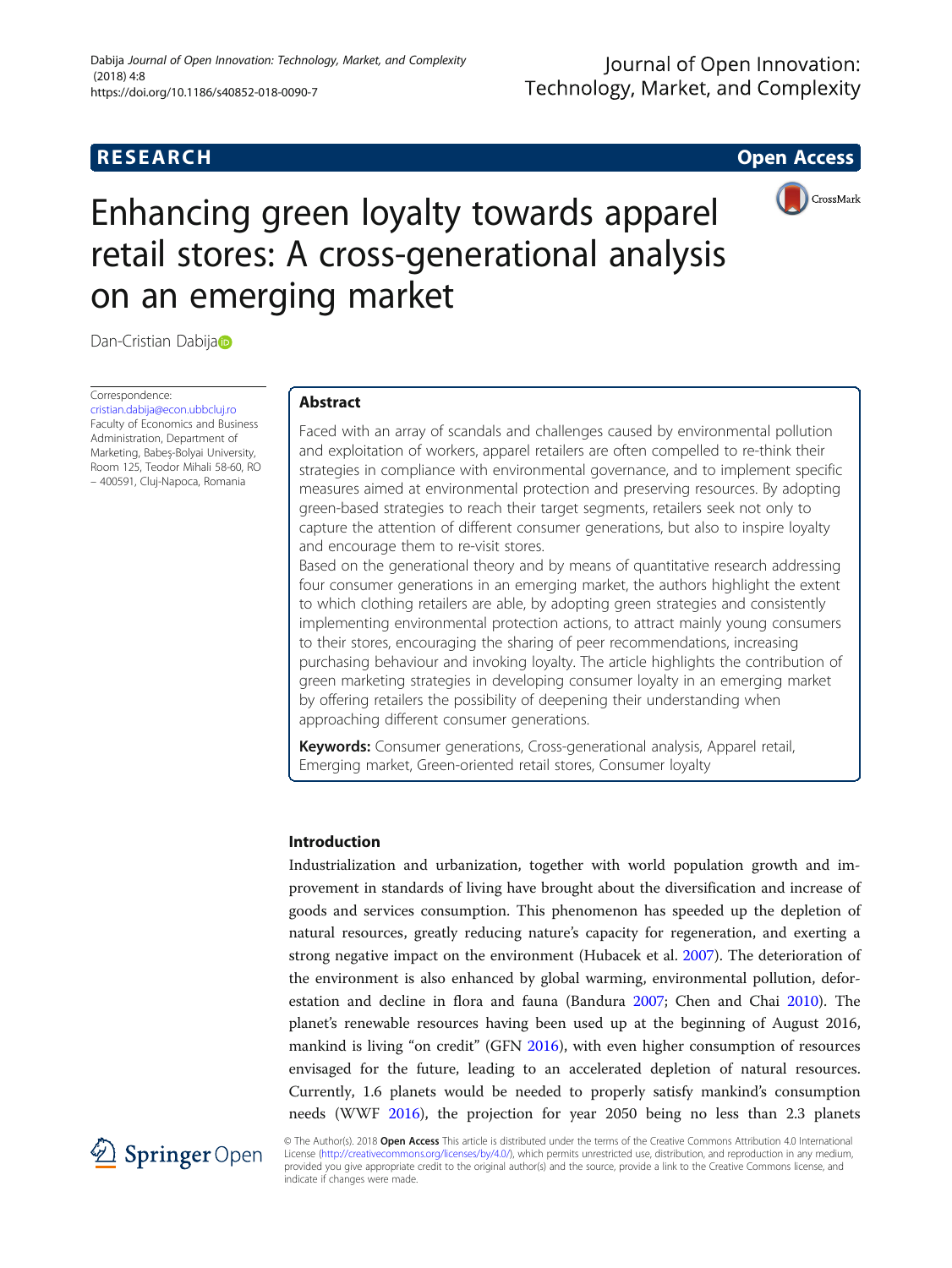(WBCSD [2010](#page-15-0)). In order to overcome this shortage of resources to a certain degree, governments, companies and consumers have combined their efforts into a "green movement" whose purpose is to alleviate or reduce the impact of climate changes and prevent potential ecological disaster (Li et al. [2009\)](#page-14-0).

Environmental issues, climate change, global warming, etc., are hotly debated and widely publicized topics in contemporary society, 69% of participants in a global research study stating a keen interest (Nielsen [2011\)](#page-14-0). Three out of four interviewees were concerned about air (77%) and water (75%) pollution, the use of pesticides (73%) and water shortage (73%). In 2011, their concern for these issues increased by up to 13% in comparison with 2009 (Nielsen [2011](#page-14-0)). In 2013, 55% of respondents (as compared to 50% in 2011) were willing to pay more for products and services of companies carrying out social and environmental protection projects, while 52% had purchased at least one product or service from a socially responsible company in the past six months (Nielsen [2014\)](#page-14-0).

In this context, consistent integration of good practices related to environmental protection and the preservation of resources with market-targeting and development strategies for the implementation of environmental protection measures, activities and actions within daily operations has become a pressing matter for modern companies (Lai et al. [2010\)](#page-14-0). More and more companies, regardless of their business sector, have become "green-oriented" in the new millennium (Feng [2010](#page-13-0); Dabija and Pop [2013;](#page-13-0) Papdopolos et al. [2014;](#page-15-0) Song-Turner and Polonsky [2016](#page-15-0)). Vertically integrated fashion retailers like H&M and Inditex pay considerable attention to the use of "green" textiles and recyclable materials, offering consumers recycling schemes, such as the buyback scheme (H&M Sustainability [2016](#page-14-0)). Likewise, by adopting a similar orientation towards environmental protection and the integration of these principles into their general business strategy, the U.S. retailers Wal-Mart and Target promote the purchase of organic products, endeavour to reduce energy consumption and use solar energy (Euromonitor [2015a\)](#page-13-0).

An awareness of modern society's growing concern for the need to adopt environmentally responsible behaviour and the challenges associated with this, has led the authors to investigate the preferences expressed by different consumer generations in an emerging market (Romania) over clothing retail chains which implement environmental protection actions. Romania has been chosen as a target market, as it has one of the strongest and most intensive growth of the region and of the European Union, not only in terms of GDP (Obucina [2017](#page-15-0)), but also regarding consumption behaviour and development of new retail outlets and stores (Dabija and Abrudan [2015\)](#page-13-0).

The paper is based on the generational theory derived from Pilcher [\(1994\)](#page-15-0) "sociology of generations". According to this theory each generation can be approached by any company as a distinct target market, as the members of each generation share common believes and values, have witnessed similar societal developments and changes and have developed a similar consumption behaviour (Eyerman and Turner [1998;](#page-13-0) Codrington [2008](#page-13-0); Williams and Page [2011](#page-15-0)). By means of an empirical quantitative study, conducted among Generation Z and Millennials, Xers and Baby Boomers, the authors highlight the extent to which members of these generations develop loyalty towards greenoriented clothing retailers according to their environmental protection strategies and governance. Following the literature review, the paper presents the research findings and draws pertinent conclusions which could assist clothing retail chains to better understand the differences and disparities among various consumer generations in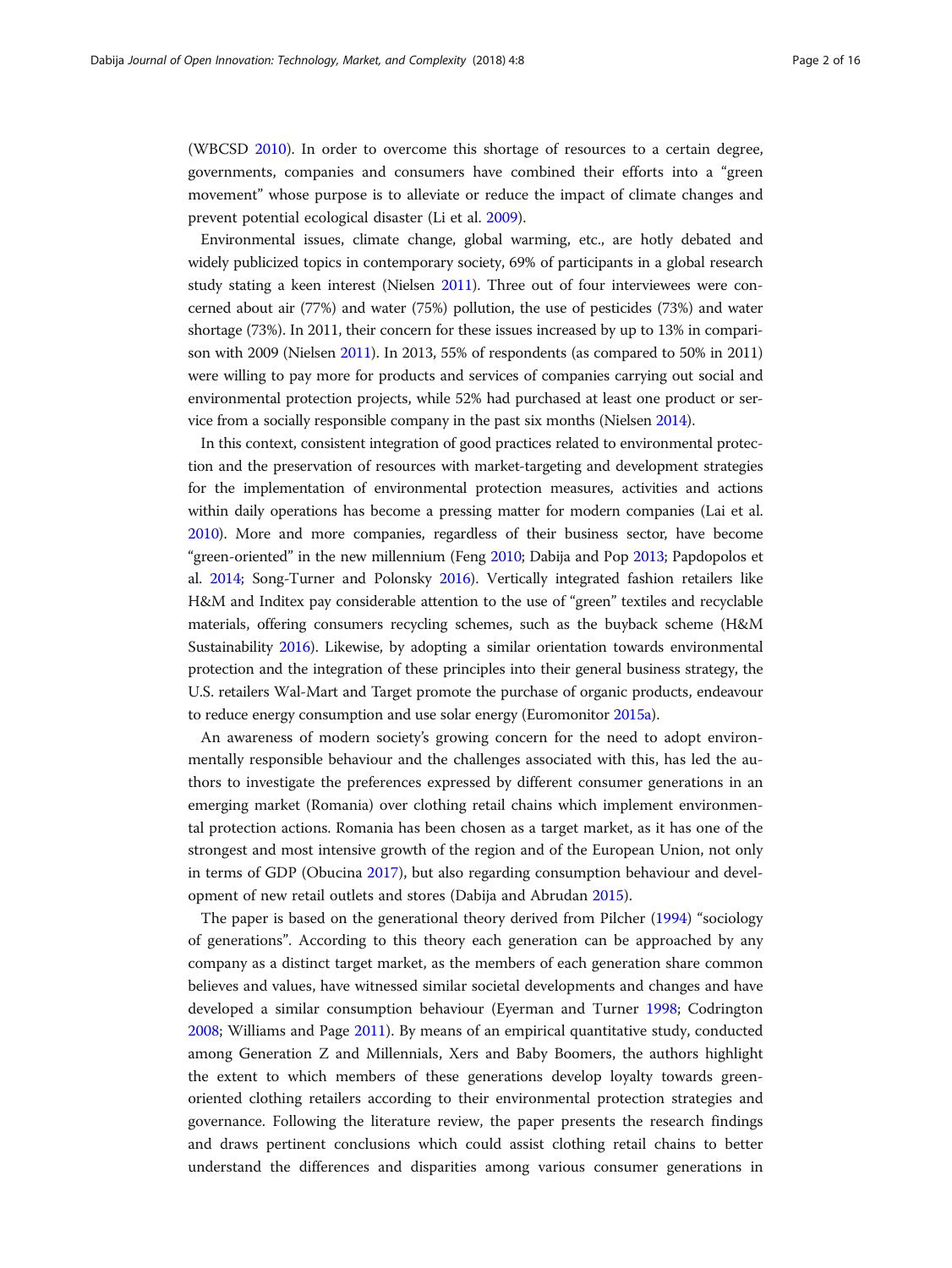emerging markets, and the opportunity to invoke loyal behaviour as a result of the green actions and environmental protection strategies carried out.

### Literature review

# Environmentally conscious companies

Concern for the problems and challenges arising from excessive environmental pollution, and the need to ensure social equity have given rise to the concept of "sustainable development". The purpose of sustainable development is to strike a balance between economic development, environmental preservation and social responsibility (Sikdar [2003](#page-15-0); Martin and Schouten [2012](#page-14-0); Dabija and Băbuț [2013](#page-13-0)) and the implementation of strategies and tactics that both satisfy consumer needs and accomplish company objectives, whilst diminishing the impact on society and the environment (Collins and Kearins [2010;](#page-13-0) Joshi and Rahman [2015\)](#page-14-0).

Companies that create products and offer services to modern society are increasingly concerned with defining and developing marketing strategies consistent with the principles of sustainable development, focusing on "green" raw materials, processes and components. In this way, they strive to align their corporate objectives with the principles of environmental protection (Karna et al. [2003](#page-14-0); Kwok et al. [2016](#page-14-0); Chankrajang and Muttarak [2017\)](#page-13-0). Their environmentally responsible behaviour may result from the influence of multiple factors, from national policies to international regulations, standards and procedures of various bodies (International Chamber of Commerce, World Business Council for Sustainable Development, Global Climate Coalition, Business Recycling Coalition etc.), NGOs, charities, etc. (Greenpeace, Friends of Nature, The Climate Project, Environmental Defence Fund, World Wildlife Fund, etc.) (Euromonitor [2015a\)](#page-13-0). These organizations regularly conduct campaigns to raise public awareness about measures and/or ways to preserve the environment, carry out research on the impact of over-consumption and ways to reduce it, develop regulations and codes concerning environmental protection, and both educate and inform consumers. Consumers are the most important group of stakeholders, encouraging companies to adopt measures on behalf of society aimed at preserving resources and/or protecting the environment (Lacy et al. [2010\)](#page-14-0).

Mass media reports that corporate objectives may stand in opposition to environmental protection, as companies are mostly profit-seeking entities which pollute the environment (Prothero and Fitchett [2000](#page-15-0)). However, a correct strategy involves the consistent implementation of "green" objectives and their integration into all company activities in order to satisfy customer expectations and preferences (Dabija and Pop [2013\)](#page-13-0). Such environmental protection actions can boost company performance by reducing the costs associated with procurement of raw materials and operations, and enabling better allocation of resources in the manufacturing and distribution processes (Taken Smith and Brower [2012\)](#page-15-0). Adherence to a green orientation contributes to the improvement of organizational image and reputation, drawing consumers to the retail store, shaping their preferences and building stronger customer loyalty. Consumers are likely to prefer companies which market green products and brands, and thus contribute to preservation of the environment and ensure the sustainable consumption of resources (environmentally conscious consumers) (Fraj et al. [2011](#page-13-0)). Environmentally aware companies often receive support from their consumers in the form of reviews and endorsements on the Internet (blogs, forums and social networks) which recommend such "green" companies to other people,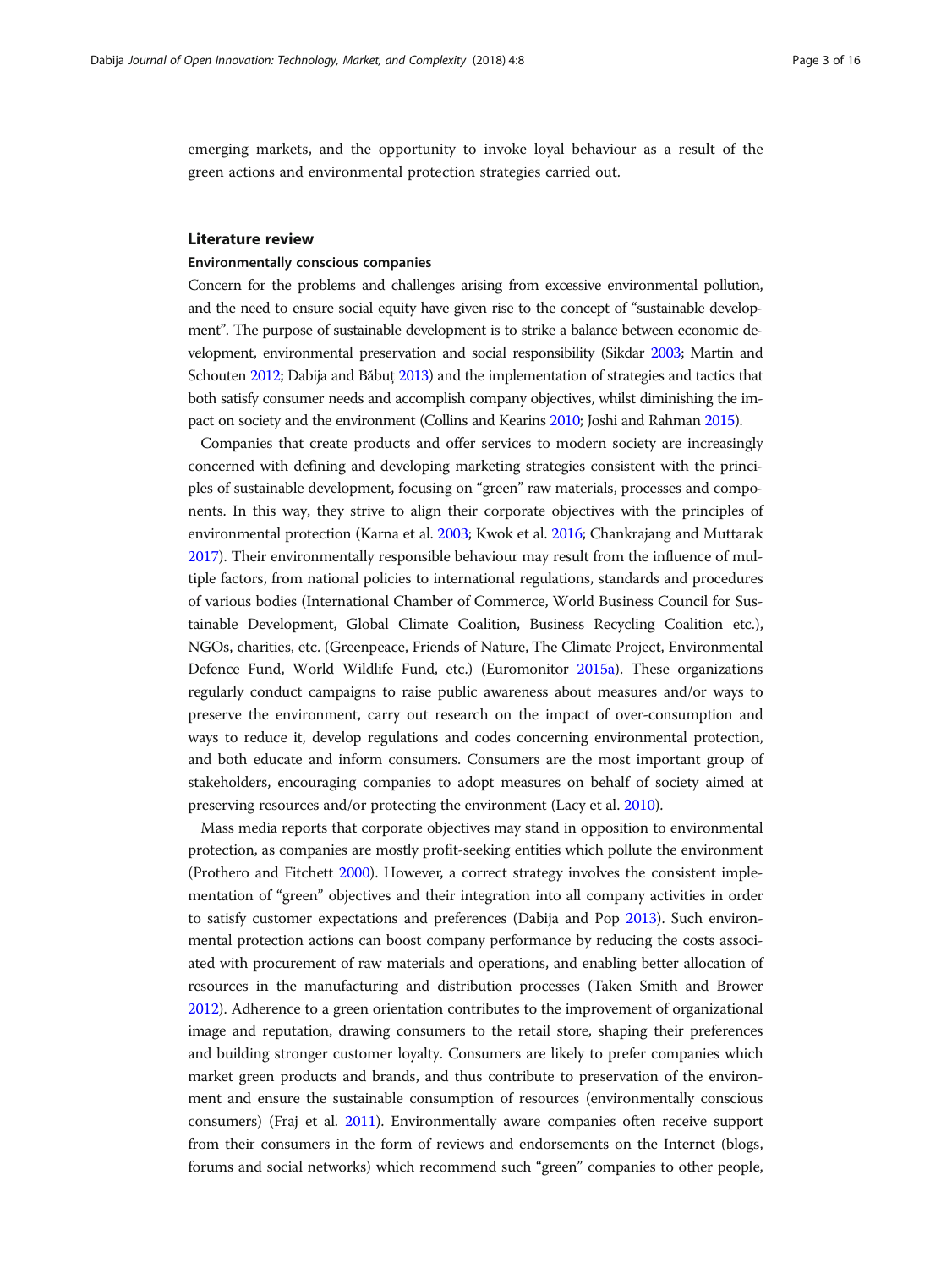and contribute to the enhancement of company image by word-of-mouth communication. Recent research suggests that customers tend to be more loyal to companies that exhibit environmentally aware corporate behaviour (Sisodia et al. [2007](#page-15-0); Kwok et al. [2016](#page-14-0); Chankrajang and Muttarak [2017\)](#page-13-0).

# "Green" issues of apparel retailers

Apparel retail faces problems and challenges, mainly stemming from the failure to consistently implement a "green" strategy: use of toxic chemicals in clothing manufacturing, limited recycling of water used in the production processes, unfair treatment meted out to employees, failure to ensure proper working conditions, limited waste recycling, insufficient use of green or low ecological footprint fabrics and raw materials (Griese and Seyfert [2015\)](#page-14-0), failure to identify concrete ways of re-using old articles, etc. (Dabija et al. [2014](#page-13-0)). Anyone embracing an environmentally friendly orientation and/or lifestyle, or exhibiting a certain degree of environmental awareness is likely to purchase fewer clothing articles and to wear them more frequently, so as to share in preserving the environment and reducing the consumption of resources, materials or end products (Niinimäki [2011;](#page-14-0) Niinimäki and Hassi [2011](#page-14-0)). Such behaviour is looked upon with some disfavour by retailers, because it generates a drop in sales and may lead to financial and job losses, posing a threat to the company's market share (Schramm-Klein and Steinmann [2014\)](#page-15-0). To prevent a drop in sales, apparel, sportswear and footwear retailers often launch collections made from green or low ecological footprint materials (Griese and Seyfert [2015](#page-14-0)). The effect of such "green fashion" strategies improves consumers' trust in the company's products, enhancing its image and reputation (Niinimäki and Hassi [2011](#page-14-0); Kawalek [2015](#page-14-0)).

The clothing retailer's capacity to properly implement sustainable environmental protection strategies and launch "green" collections is severely tried by the "fast-fashion" phenomenon. This phenomenon has enjoyed rapid growth, revolutionizing and changing substantially customer preferences by offering cheaper clothes modelled on premium and even luxury collections. The products of vertically integrated fast-fashion retailers are now available to more and more segments of consumers (Joy et al. [2012\)](#page-14-0). Prior to the launch of fast-fashion products, collections marketed in specialty stores were replaced two or three times a year. The new trend, however, brought about the partial replacement of collections every four to eight weeks, encouraging consumers to continuously update their wardrobes. This type of consumption encourages the disposal of old-fashioned clothes at the expense of sustainable actions such as their re-use, recycling or donation (Caro and Martínez-de-Albéniz [2014\)](#page-13-0). In the United States, 85% of annual clothing production ends up in landfills, while in Great Britain, about 350,000 tons of clothing, worth over 140 million GBP, is thrown away annually (Euromonitor [2015a\)](#page-13-0).

Some fast-fashion retailers have started to pay increased attention to environmental protection issues due to recent scandals over the disposal of clothing, which erodes their credibility. Wishing to diminish the quantity of textile waste, apparel and sportswear retailers have launched campaigns to raise consumer awareness about buyback programmes for recycling old-fashioned clothes (for example, the campaigns of H&M: "Don't Let Fashion Go to Waste"; North Face: "Clothes the Loop"; Puma: "Bring me Back"; Patagonia: "Worn Wear: Better Than New" etc.) (H&M Sustainability [2016](#page-14-0); North Face [2016;](#page-14-0) Puma [2016](#page-15-0); Patagonia [2016](#page-15-0)). A similar initiative promotes the use of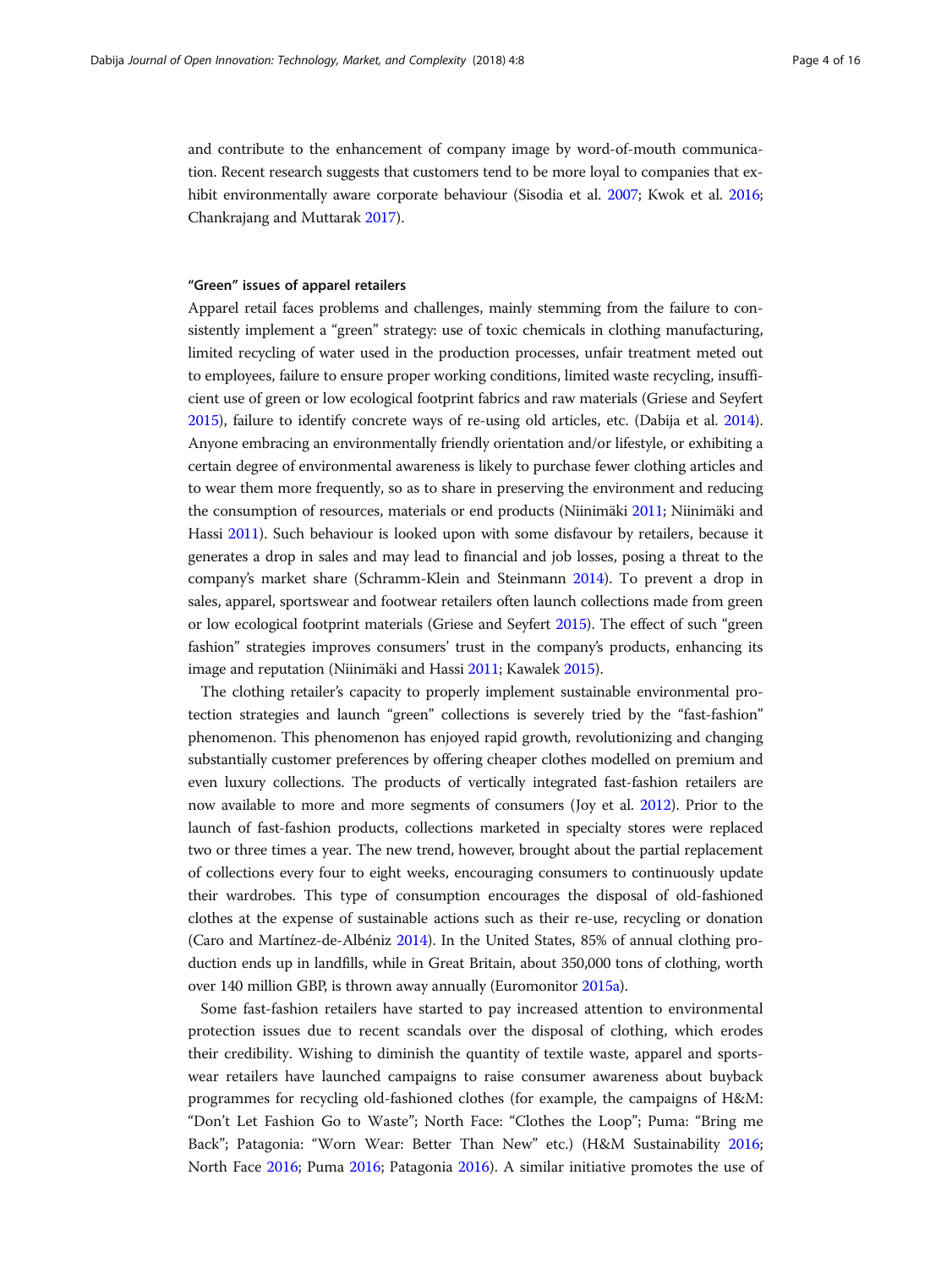recycled materials for producing new garments. Companies such as H&M and Levi's even introduced "denim recycled" special collections (Levis [2016](#page-14-0); H&M Sustainability [2016](#page-14-0)). The recycled clothes are used for various purposes, such as the filling of toys, car insulation, etc. (Rabla H&M [2015](#page-15-0); Conscious [2015](#page-13-0)). Retailers such as H&M, C&A and Inditex are increasing the use of sustainable fabric obtained from bamboo, organic cotton, hemp, organic wool, etc. C&A estimates that it sold around 130 million bio cotton products in 2014 alone, 40% of its cotton collection being certified to organic standards (C&A Bio Cotton [2016](#page-13-0)).

The use of toxic chemicals in clothing manufacturing has also become a major problem, as the textile industry uses over 8000 chemical products annually to produce 400 billion square meters of fabric. Many of these products (colouring agents rich in heavy metals, fixing agents, whiteners, solvents, detergents, etc.) are highly toxic and linger in the environment for long periods, prompting many vertically integrated fashion retailers (Adidas, Gap, Esprit, H&M, Nike, Puma, C&A, Primark etc.) and others to make firm commitments to partially or totally eliminate them by the end of 2020 (Textile Pollution [2016;](#page-15-0) Dabija et al. [2014](#page-13-0)).

# Green issues among consumer generations

Modern green consumers have a tendency to avoid products that endanger health, have a significant negative impact on the environment, or contravene the principles of sustainability (DiPietro et al. [2013\)](#page-13-0). Consequently, they strive to remove or lessen the causes that may have a negative impact on their future, or irretrievably affect future generations. They also share in educating and making other consumers aware of the dangers posed by consuming such products (Peattie [2001;](#page-15-0) Kwok et al. [2016;](#page-14-0) Chankrajang and Muttarak [2017](#page-13-0)). According to Euromonitor [\(2015a\)](#page-13-0), 64% of interviewees, regardless of age, gender, domicile, race, etc., make sustained efforts to minimize as far as possible the impact of their daily actions on the environment. These results show that people are aware about the possible negative effects of the failure to ensure proper environmental protection. In comparison with Millennials and Generation Z members, Baby Boomers and Gen Xers are more concerned about global warming and try to share in halting the phenomenon to the best of their (physical) ability, according to their financial resources or education (DiPietro et al. [2013;](#page-13-0) Euromonitor [2015a](#page-13-0)).

Generation X members born between 1965 and 1980 (Taylor and Gao [2014\)](#page-15-0) have much greater awareness of environmental issues than their predecessors, the Baby Boomers. However, recent studies show that they are less oriented towards issues related to environmental protection and preservation than Millennials, because they are also highly influenced by TV advertising (Cheben [2014](#page-13-0)). Gen Xers' attitude to environmental issues is often superficial, and rather a form of lip service, which varies according to certain contexts and situations. Middle class Gen Xers are eager to purchase healthy or organic food, and use recycled products or products containing recycled materials. Additionally, they show concern for the health of their children (Euromonitor [2009](#page-13-0); Young [2015](#page-15-0); Euromonitor [2015a](#page-13-0)).

Millennials or Generation Y, born between 1980 and 1995 (or 2000) (Gurău [2012](#page-14-0)) are much more concerned with taking responsibility for the environment than Gen Xers and Baby Boomers (Royne et al. [2011](#page-15-0)). They strongly support regulations, procedures and standards related to the environment and its protection, and are willing to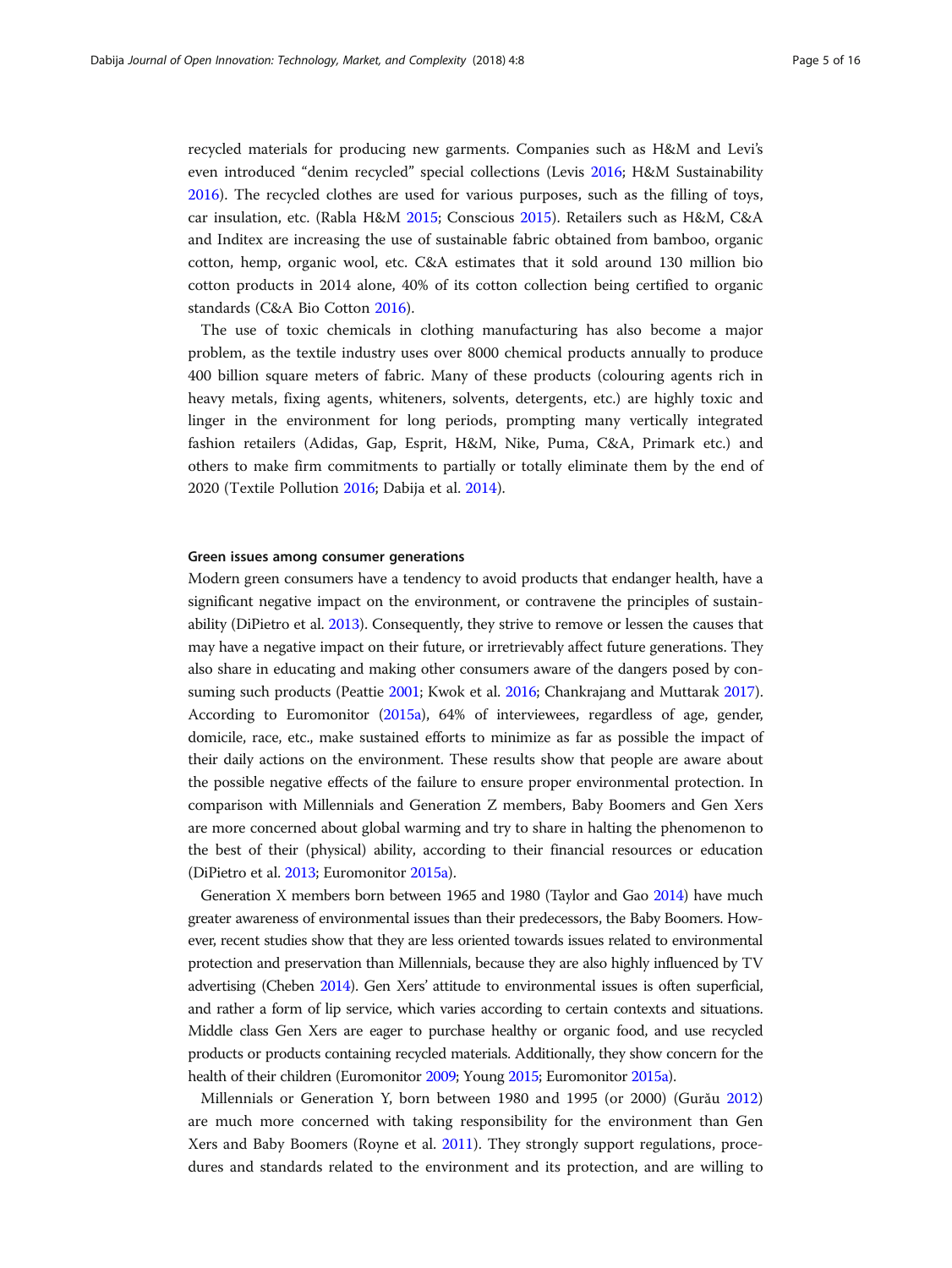support environmentally friendly policies of authorities, organizations and companies, whether they pertain to the development of green energy, or the offering of fiscal incentives for the purchase of hybrid cars (Euromonitor [2015b\)](#page-13-0). Most Millennials, as well as Generation Z members, are aware that their buying decisions have direct bearing on the green movement around the world (Taken Smith and Brower [2012\)](#page-15-0). These consumers are more willing to buy "green" food and products (Barber et al. [2010](#page-13-0)), and pay a higher price for food produced in compliance with the principles of sustainability (Laroche et al. [2001;](#page-14-0) Euromonitor [2015b\)](#page-13-0). They prefer the brands of companies that define their actions in harmony with sustainable development, are actively involved in the welfare of local communities, encourage corporate social responsibility, contribute to the protection of the environment, take care of employees and respect their rights (Martin and Tulgan [2001;](#page-14-0) Laroche et al. [2001;](#page-14-0) Taken Smith and Brower [2012\)](#page-15-0). The focus of companies and retailers on Millennials and Generation Z members especially is all the more relevant, insofar as their number worldwide is very great, being an extremely important target segment (Rajamma et al. [2010](#page-15-0)).

# Consumer loyalty towards retail stores

Consumer preference for a particular retail format, retail chain or a certain retail store represents a topic which has been intensively studied over time (del Rio et al. [2001](#page-13-0); Sirdeshmkh et al. [2002;](#page-15-0) Yun and Good [2007](#page-15-0); Martos-Partal and Gonzales-Benito [2009;](#page-14-0) Koo and Kim [2013;](#page-14-0) Swoboda et al. [2014](#page-15-0)). Customer preference and loyalty to a particular retail store, chain or brand (Khare [2012\)](#page-14-0) is built up with the aid of the tools available to company management, consisting of assortment, price, communication, service, ambiance, or location (Lassar et al. [1995](#page-14-0); Swoboda et al. [2014\)](#page-15-0). Also of significance are the retailer's reputation among the target groups (Walsh et al. [2009;](#page-15-0) Luo and Chung [2015](#page-14-0); Pacheco and Rahman [2015;](#page-15-0) Ziaullah et al. [2016](#page-15-0)), consumer culture and traditions (Rajamma et al. [2010](#page-15-0); Khare [2012](#page-14-0)) and the image created over time on the basis of trust, awareness, uniqueness and appeal (Lassar et al. [1995](#page-14-0); Aaker [1996](#page-12-0); del Rio et al. [2001](#page-13-0); Verhoef et al. [2007;](#page-15-0) Dabija and Băbuţ [2012;](#page-13-0) Dabija and Băbuţ [2014\)](#page-13-0).

Lifestyle or personality traits may also contribute to the development of loyal behaviour. Therefore, customers' green orientation may represent a driving force for preferring organic products, especially food (Lim et al. [2014](#page-14-0)). Customer loyalty to a retail brand is expressed mostly through the frequency of purchases (Homburg and Faßnacht [2001](#page-14-0)), re-purchases (Aaker [1996](#page-12-0); Binninger [2008\)](#page-13-0), revisiting and recommendations via word-of-mouth to friends, relatives and acquaintances (del Rio et al. [2001;](#page-13-0) Sirdeshmkh et al. [2002;](#page-15-0) Yun and Good [2007](#page-15-0); Binninger [2008;](#page-13-0) Grappi et al. [2013\)](#page-14-0), or preference for the retail brand over other competitors (Oliver [1999\)](#page-15-0).

The desire to recommend a store represents an important premise in building loyalty to that store and the entire retail format, and for returning to the store in the future. Based on other people's recommendations, consumers are better informed in making the decision to purchase a product or prefer a brand in full knowledge of the facts. At the same time, they may discover intrinsic aspects that highlight the brand's added value (Alexandrov et al. [2013\)](#page-12-0). Recent studies have shown the impact of online recommendations and comments posted on various social networks and platforms, young people in particular (Lam et al. [2013;](#page-14-0) Dabija et al. [2017](#page-13-0)) being greatly interested in the opinions of others. Influenced by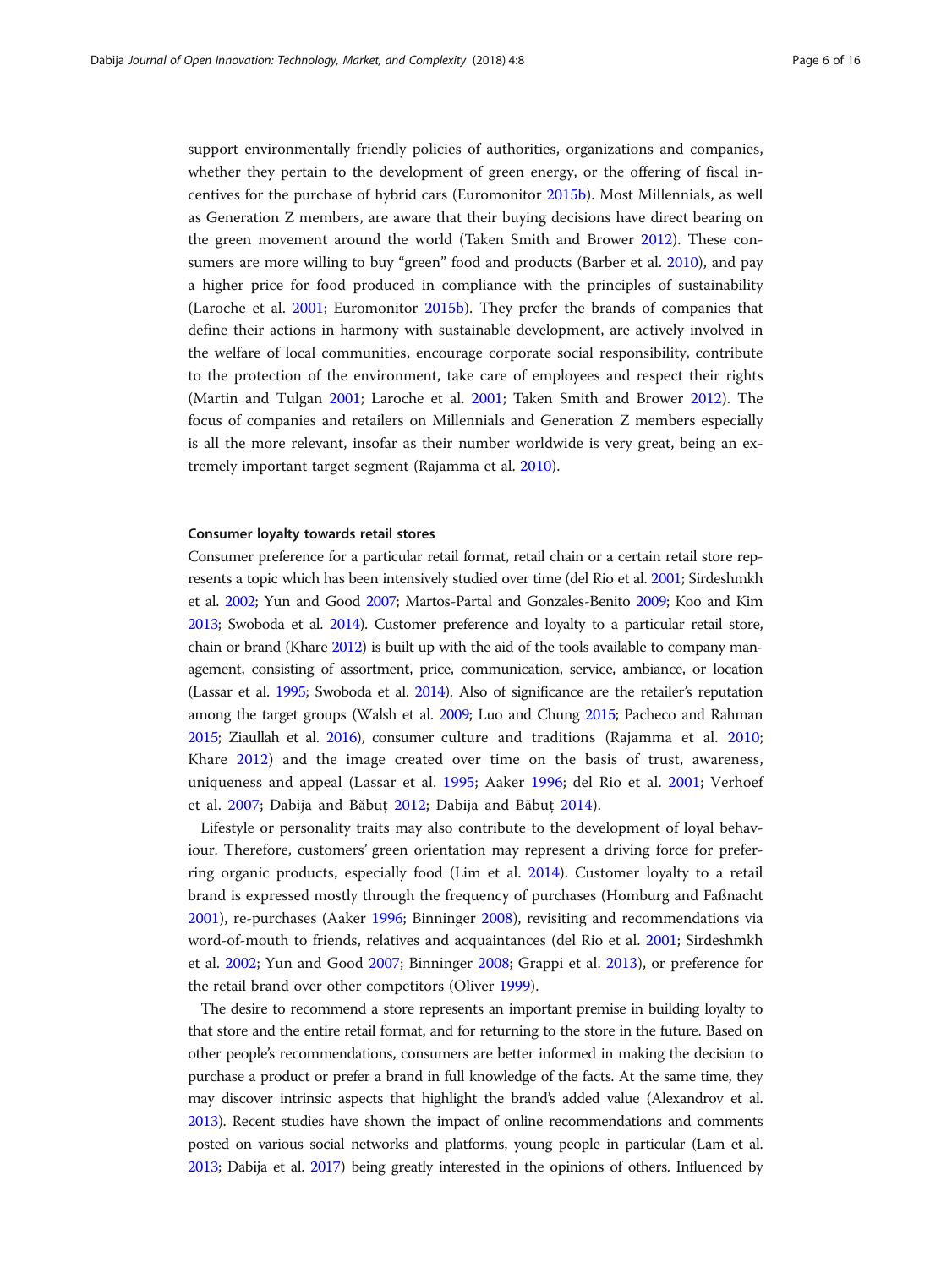<span id="page-6-0"></span>such comments, they decide to buy a particular brand, and in time may develop loyal behaviour to the preferred/favourite stores.

# Research design and methodology

An empirical exploratory research, based on a survey was conducted to highlight the extent to which consumers in an emerging market display loyalty towards apparel (including sportswear and footwear) retailers adopting a green strategy based on environmental protection actions. The proposed model under investigation is presented in Fig. 1.

The statements forming the three dimensions under investigation (environmental protection strategy, environmental responsibility, loyalty towards green-oriented retail stores) were operationalized in accordance with the literature (Table [1](#page-7-0)). All statements were adapted according to the objective of the research. It was implemented using over 50 volunteers (the authors' students) who conducted face-to-face interviews with representatives of four consumer generations (Baby Boomers, Xers, Millennials and Generation Z members). In order to ensure the randomness of respondent selection, each operator had to contact 30 respondents, every 10 of whom were to be addressed in public places, at their home/work place or near stores. Every respondent had first to state if he/she had shopped recently (past three months) in fashion/footwear/sportswear retail stores. If they had not shopped in any of these, they were dropped. If they had shopped accordingly, then they had to name up to six such stores which they had visited most frequently. For the first questionnaire, the operator had to take the store named as the first place, for the second questionnaire, the store named in second place, etc. If a questionnaire had more than 5% of unfilled items/answers, it was dropped before conducting the analysis.

Approximately 1200 questionnaires were administered in 2016, of which only 1068 were validated. In order to ensure socio-demographic sample representativeness, the operators were previously instructed to apply quota sampling according to age and gender (Churchill [1991](#page-13-0)) in selecting the respondents and conducting the interviews, in compliance with the distribution of Romania's population, as shown in the statistical yearbook of 2014 (Romanian Statistical Annuary, [2014](#page-15-0)). The operators had to contact respondents living in rural areas, and in small (under 20,000 inhabitants), middle (20,000–100,000 inhabitants) and big cities (over 100,000 inhabitants). Respondents were asked to express their agreement with the statements presented in Table [1](#page-7-0) on a five-point Likert scale. Following data collection and systematization, several statistical tests were conducted to check the data accuracy, reliability and internal consistency. This was done with the help of Cronbach  $\alpha$  (> 0.7), "item-to-total" correlation, Kaiser-Meyer-Ohlkin (> 0.7) criterion, Bartlett's sphericity (see Table [2](#page-7-0)) and the fit indices for the model in Fig. 1. The model has been validated statistically by using structural equation modelling with AMOS (Churchill [1991\)](#page-13-0).

As the internal consistency of data with respect to the considered dimensions (environmental protection strategy, retailers' responsibility towards the environment, loyalty

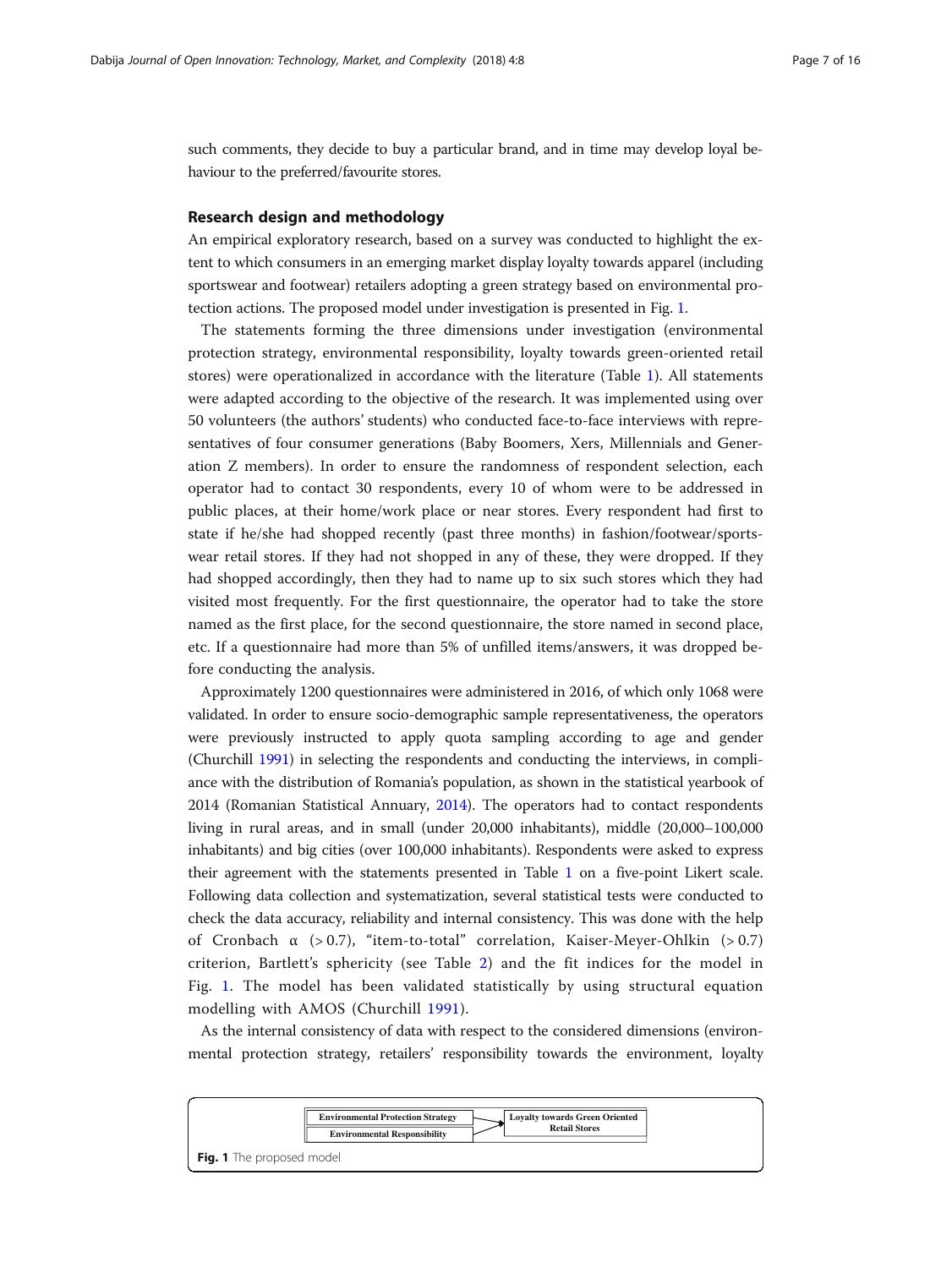| Construct [Literature]                                                                                                     | Apparel retailers                                                                                                                                                                                                | Loadings<br>(EFA) | FIT                              |  |  |  |
|----------------------------------------------------------------------------------------------------------------------------|------------------------------------------------------------------------------------------------------------------------------------------------------------------------------------------------------------------|-------------------|----------------------------------|--|--|--|
| Environ-mental Responsi-bility Bearden et<br>al. 2006; Walsh and Beatty 2007                                               | seem to be responsible towards the<br>environment.                                                                                                                                                               | 0.874             | EV: 2.795;<br>% of var:          |  |  |  |
|                                                                                                                            | are careful to protect the environment.                                                                                                                                                                          | 0.769             | 34.93                            |  |  |  |
|                                                                                                                            | are willing to renounce part of their<br>profit to ensure a clean environment.                                                                                                                                   | 0.725             |                                  |  |  |  |
|                                                                                                                            | seem to support good environment<br>protection causes.                                                                                                                                                           | 0.673             |                                  |  |  |  |
| Environ-mental Protection Strategy<br>Bearden et al. 2006, Dabija and Grant 2016,<br>Lastovicka et al. 1999                | think about the future of children and<br>grandchildren so that they may live in an<br>unpolluted environment.                                                                                                   | 0.796             | EV: 2.371;<br>% of var:<br>29.63 |  |  |  |
|                                                                                                                            | show concern for the future of society.                                                                                                                                                                          | 0.754             |                                  |  |  |  |
|                                                                                                                            | follow the example of western countries<br>in this regard (pollution reduction etc.).                                                                                                                            | 0.664             |                                  |  |  |  |
|                                                                                                                            | changes in legislation.                                                                                                                                                                                          | 0.645             |                                  |  |  |  |
| Loyalty towards green- oriented retail<br>stores Dabija and Grant 2016, Lastovicka et<br>al. 1999, Nasir and Karakaya 2014 | I intend to buy clothes made of organic<br>materials in the next three months.                                                                                                                                   | 0.913             | EV: 1.98;<br>% of var:           |  |  |  |
|                                                                                                                            | I will recommend retailers who sell "green"<br>clothes (clothes made of organic materials)<br>to my friends and acquaintances.                                                                                   | 0.867             | 19.35                            |  |  |  |
|                                                                                                                            | I will buy more "green" clothes in the<br>future.                                                                                                                                                                | 0.854             |                                  |  |  |  |
|                                                                                                                            | In the near future I will try other "green"<br>clothes which I have not bought before.                                                                                                                           | 0.821             |                                  |  |  |  |
|                                                                                                                            | If I happen to seek "green" clothes/clothes<br>made of organic materials and they are not<br>available in the nearby stores, then I will<br>seek them in other stores, even if they are<br>a long distance away. | 0.801             |                                  |  |  |  |

<span id="page-7-0"></span>

| <b>Table 1</b> Factor analysis of the investigated dimensions |
|---------------------------------------------------------------|
|---------------------------------------------------------------|

Obs.: Extraction Method: Principal Axis Factoring. Rotation Method: Oblimin with Kaiser Normalization Sources: Bearden et al. [2006](#page-13-0) Dabija and Grant [2016;](#page-13-0) Lastovicka et al. [1999](#page-14-0); Nasir and Karakaya [2014;](#page-14-0) Walsh and Beatty [2007](#page-15-0)

towards green- oriented retail stores) has been noted as good, the data were included in a single exploratory factor analysis (Walsh and Beatty [2007](#page-15-0)). The results show that environmental protection strategy and retailers' responsibility towards the environment (Table 1) which determine loyalty towards green-oriented retail stores may be properly delineated. The fit indices exceed the minimum thresholds for this type of investigation (Churchill [1991;](#page-13-0) Forza and Filippini [1998;](#page-13-0) Ju et al. [2006](#page-14-0)): KMO = 0.846, χ2 = 3156.155\*\*\*\*; df = 381).

The first factor in the factor analysis with an eigenvalue of 2.795 and an explained variance of 34.932% is retailers' responsibility towards the environment. It is followed

|  |  |  |  |  | Table 2 Results of testing data validity and reliability |
|--|--|--|--|--|----------------------------------------------------------|
|--|--|--|--|--|----------------------------------------------------------|

| Dimension                                      | No. of<br>items | $\alpha^a$<br>> 0.7 | >07 | KMO <sup>b</sup> $\chi^2$ ; df; p <sup>c</sup> | Eigen-value % variance |        |
|------------------------------------------------|-----------------|---------------------|-----|------------------------------------------------|------------------------|--------|
| Environmental protection strategy              | 4               | 0.804               |     | $0.838$ 1459.43; 26; * 2.531                   |                        | 63.282 |
| Environmental responsibility                   | 4               | 0.823               |     | $0.760$ 1651.49; 37; * 2.622                   |                        | 65.541 |
| Loyalty towards green-oriented retail<br>store | -5              | 0.900               |     | 0.864 3319.839:43: * 3.588                     |                        | 71.759 |

a<br>
<sup>a</sup>Cronbach α coefficient (check of data reliability)<br> **bKaiser Mover Oblkin criterion (ovploraton: factor** 

<sup>b</sup>Kaiser-Meyer-Ohlkin criterion (exploratory factor analysis in SPSS) for each dimension

<sup>c</sup>Bartlett's sphericity test ( $\chi^2$  – hi square, df – degrees of freedom, p (probability); \*p < 0.001) Source: own research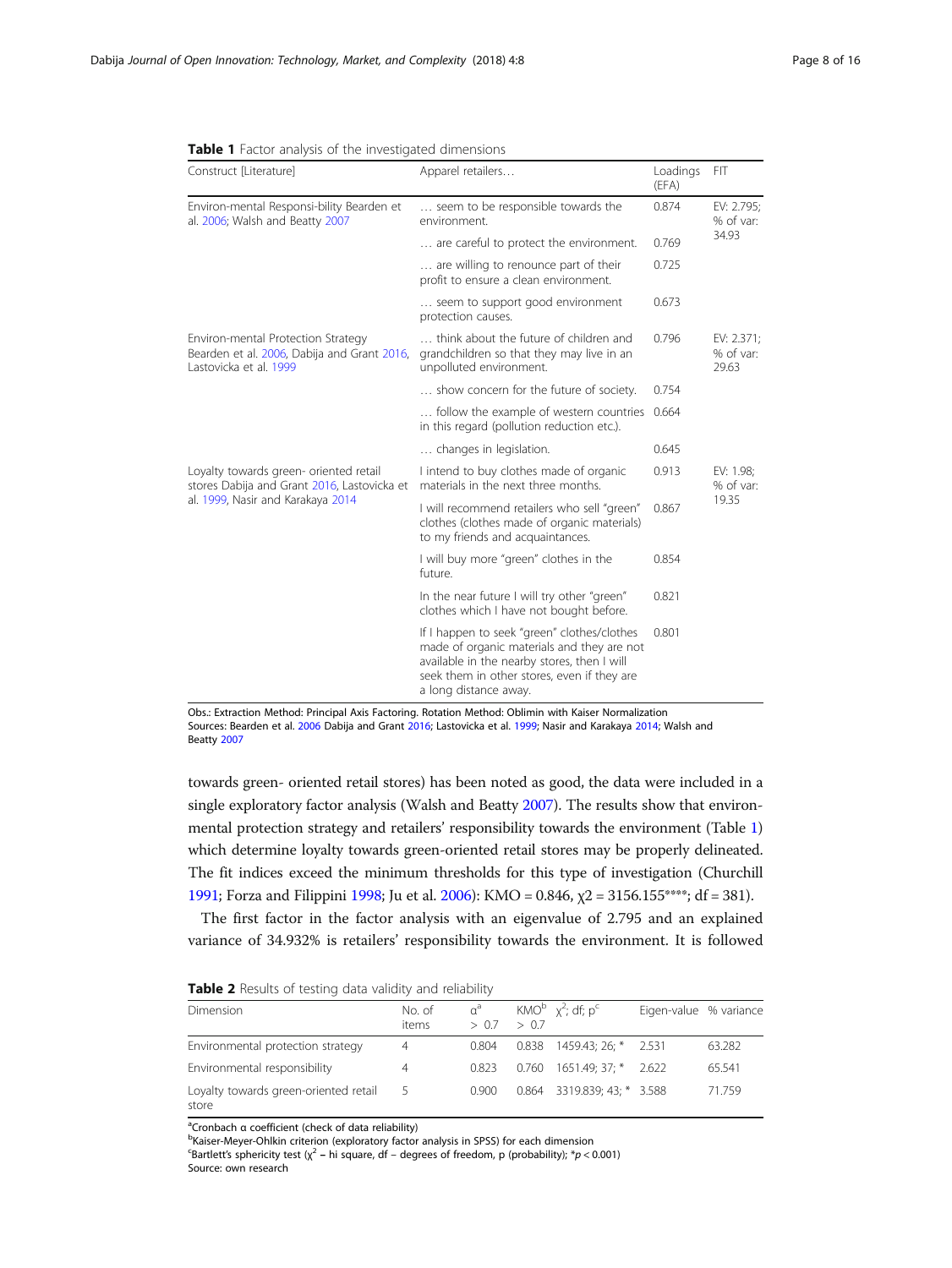<span id="page-8-0"></span>by environmental protection strategy (eigenvalue of 2.371, explained variance of 29.632%). Both factors have a direct effect on the investigated phenomenon and contribute to its expansion. The model presented in Fig. [1](#page-6-0) was validated using structural equation modelling (AMOS) for all four generations considered as well as for each individual generation. In each case, the fit indices exceed the minimum thresholds  $(>0.8;$ ≤0,08) specified in the literature (Forza and Filippini [1998](#page-13-0); Ju et al. [2006\)](#page-14-0). They are shown in Table 3, and the results can be interpreted.

# Sample structure

The 1068 valid questionnaires contain Romanian respondents' assessment of various stores, marketing all sorts of apparel, including stores selling sportswear and footwear articles (Table [4](#page-9-0)). Therefore, the authors sought to have total representativeness of the answers concerning clothing retail (Dhurup et al. [2013\)](#page-13-0), as the assessment covered almost all clothing retail chains operating in the cities of Romania. In addition to the assessment of specialized stores presented in Table [5,](#page-9-0) the research included the assessment of fashion assortments marketed by international hypermarket chains: Auchan, Cora and Carrefour.

Respondents were required to state certain socio-demographic characteristics: age, gender, education and income. Depending on their year of birth, they were classified in one of the four analysed generations: 246 persons (23% of the sample) belonged to Generation Z, born between 1995 and 2000, 401 persons (37.5%) were Millennials (born between 1980 and 1994), 278 (26%) were Gen Xers (born between 1965 and 1979) and 143 (13.5%) were Baby Boomers (born between 1945 and 1964). This breakdown by generation was made according to indications in the international literature (Cheung et al. [2008](#page-13-0); Weingarten [2009](#page-15-0); Taken Smith [2011;](#page-15-0) Gurău [2012;](#page-14-0) Loroz and Helgeson [2013;](#page-14-0) Eastman et al. [2014;](#page-13-0) Young [2015\)](#page-15-0). 46.3% of respondents were men and 53.7% were women, corresponding to the records in the latest Statistical Yearbook (2014). The variation did not exceed the initially established quotas by more than 1%. However, a possible bias was that fact that only persons over 15 were included in Generation Z. The purpose was to obtain answers from young people close to the age of majority and starting to earn their own income and make personal buying decisions (Swoboda et al. [2014\)](#page-15-0).

Four hundred seventy-eight persons (44.8%) had a university education (bachelor, master's, PhD degree), 380 (35.6%) had received secondary education and 148 (13.8%) had had vocational training education (Table [4](#page-9-0)). Recent studies show that education and income are determining factors in increasing the likelihood that a person will purchase green products, contributing to environmental protection (Roberts [1996\)](#page-15-0), in

Table 3 Determinants of green loyalty among consumer generations

| Effects                                                    | All<br>generations | Baby<br><b>Boomers</b> |                | Millennials $(Y)$ Z |            |
|------------------------------------------------------------|--------------------|------------------------|----------------|---------------------|------------|
| No of cases                                                | 1068               | 143                    | 278            | 401                 | 246        |
| Environmental protection strategy $\rightarrow$<br>Loyalty | $0.524***$         | $0.537***$             | $0.527***$     | $0.669***$          | $0.690***$ |
| Environmental Responsibility $\rightarrow$ Loyalty         | $0.161**$          | $0.095^{n.s.}$         | $0.161^{n.s.}$ | $0.148*$            | $0.157**$  |

Obs.:  $* p < 0.1$ ;  $** p < 0.05$ ;  $** p < 0.01$ ;  $*** p < 0.001$ ; n.s. – insignificant

Fit indices General Model:  $\chi^2$ /df: 4.61; GFI (> 0.8): 0.941; AGFI (> 0.8): 0.913; NFI (> 0.8): 0.938; CFI (> 0.8): 0.941; TLI (> 0.8): 0.933; SRMR (≤ 0.08): 0.0415; RMSEA (≤ 0.08): 0.074

Fit indices for Multigroup on generations: χ<sup>2</sup>/df: 2.77; GFI (> 0.8): 0.910; AGFI (> 0.8): 0.903; NFI (> 0.8): 0.896; CFI (> 0.8): 0.928; TLI (> 0.8): 0.919; SRMR (≤ 0.08): 0.0448; RMSEA (≤ 0.08): 0.041

Source: own research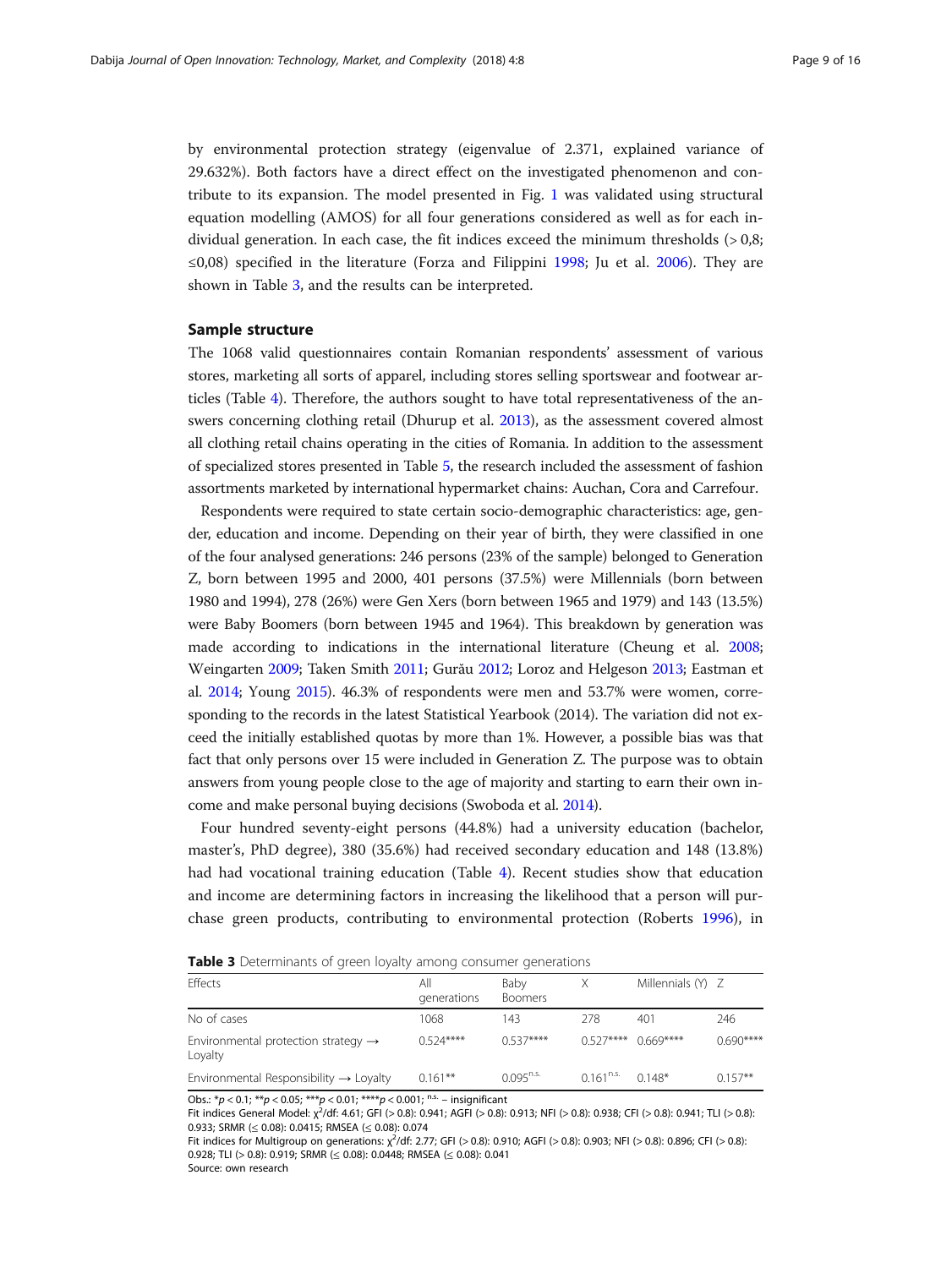| Generations                          | <b>Baby Boomers</b> |      | Χ   |      | Millennials |      | Ζ              |      | Total |       |
|--------------------------------------|---------------------|------|-----|------|-------------|------|----------------|------|-------|-------|
|                                      | n.                  | %    | n.  | %    | n           | %    | $\Gamma$       | %    | n.    | %     |
| Gender                               |                     |      |     |      |             |      |                |      |       |       |
| Male                                 | 66                  | 6.2  | 109 | 10.2 | 204         | 19.1 | 115            | 10.8 | 494   | 46.3  |
| Female                               | 77                  | 7.2  | 169 | 15.8 | 197         | 18.4 | 131            | 12.3 | 574   | 53.7  |
| Total                                | 143                 | 13.4 | 278 | 26.0 | 401         | 37.5 | 246            | 23.0 | 1068  | 100.0 |
| Highest level of education completed |                     |      |     |      |             |      |                |      |       |       |
| High school                          | 32                  | 3.0  | 59  | 5.5  | 97          | 9.1  | 192            | 18.0 | 380   | 35.6  |
| Vocational training                  | 29                  | 2.7  | 44  | 4.1  | 62          | 7.5  | 13             | 1.2  | 148   | 13.8  |
| Higher education                     | 69                  | 6.5  | 167 | 15.6 | 227         | 27.6 | 15             | 1.4  | 478   | 44.8  |
| Other forms of education             | 13                  | 1.2  | 8   | 0.7  | 15          | 1.8  | 26             | 2.4  | 62    | 5.8   |
| Total                                | 143                 | 13.4 | 278 | 26.0 | 401         | 37.5 | 246            | 23.0 | 1068  | 100.0 |
| Monthly net income (lei)             |                     |      |     |      |             |      |                |      |       |       |
| Below minimum wages*                 | 6                   | 0.6  | 5   | 0.5  | 21          | 2.0  | 47             | 4.4  | 79    | 7.4   |
| minimum* - average** wages           | 79                  | 7.4  | 94  | 8.8  | 186         | 17.4 | 67             | 6.3  | 426   | 39.9  |
| Between 1 and 2 average wages**      | 36                  | 3.4  | 125 | 11.7 | 126         | 11.8 | 12             | 1.2  | 300   | 28.1  |
| Over 2 average wages**               | 11                  | 1.0  | 32  | 3.0  | 21          | 2.0  | $\overline{2}$ | 0.2  | 66    | 6.2   |
| Undisclosed wages                    | 11                  | 1.0  | 22  | 2.1  | 47          | 4.4  | 117            | 11.0 | 197   | 18.4  |
| Total                                | 143                 | 13.4 | 278 | 26.0 | 401         | 37.5 | 246            | 23,0 | 1068  | 100.0 |

<span id="page-9-0"></span>Table 4 Socio-demographic characteristics of the sample

The minimum net wages at the time of the research was 925 RON (205 EUR), and the average wage was 2065 RON (460 EUR)

Source: own research

enhancing consumers' environmentally friendly orientation, and in selecting companies involved in "green initiatives" (DiPietro et al. [2013\)](#page-13-0) and implementing proper environmental governance (Kwok et al. [2016;](#page-14-0) Chankrajang and Muttarak [2017](#page-13-0)).

One hundred ninety-seven respondents (18.4%) did not state their income, possibly because they did not have a stable income or lived off their parents, which was mostly true in the case of Generation Z members. 7.4% had an income below the national minimum wage, most of them belonging to Generation Z. At the time of the research, almost 40% of respondents, belonging to all four analysed generations, earned between the national minimum wage (205 EUR) and the average net wage (460 EUR). 28.1% of respondents earned between one and two average net wages (460–920 EUR), most of them being Millennials (11.8%) and Gen Xers (11.7%). The number of Gen Xers who earned over two average net wages (920 EUR) was greater (3%) than that of Millennials (2%) and Baby Boomers (1%). If

| <b>I WINTS &amp;</b> DOITICSUS YS ITTELITUDIOI IO CUIT CHUITS |                                                                                                         |                                                |                                        |  |  |  |  |  |
|---------------------------------------------------------------|---------------------------------------------------------------------------------------------------------|------------------------------------------------|----------------------------------------|--|--|--|--|--|
| Chain                                                         | Apparel                                                                                                 | Sportswear                                     | Footwear                               |  |  |  |  |  |
| Articles                                                      |                                                                                                         |                                                |                                        |  |  |  |  |  |
| Romanian                                                      | Bigotti, Guara, Effect, Eponje, IQ                                                                      | DH Sport, Fashionsport                         | Benvenutti, Ameli,<br>Marelbo, Clujana |  |  |  |  |  |
|                                                               | International Zara, Bershka, Stradivarius, New Yorker, C&A, H&M,<br>Calvin Klein, Hugo Boss, Lee Cooper | Decathlon, Intersport,<br>Hervis, Adidas, Nike | Humanic, Ecco,<br>Deichmann            |  |  |  |  |  |

| <b>Table 5</b> Domestic vs international retail chains |  |
|--------------------------------------------------------|--|
|--------------------------------------------------------|--|

Source: own research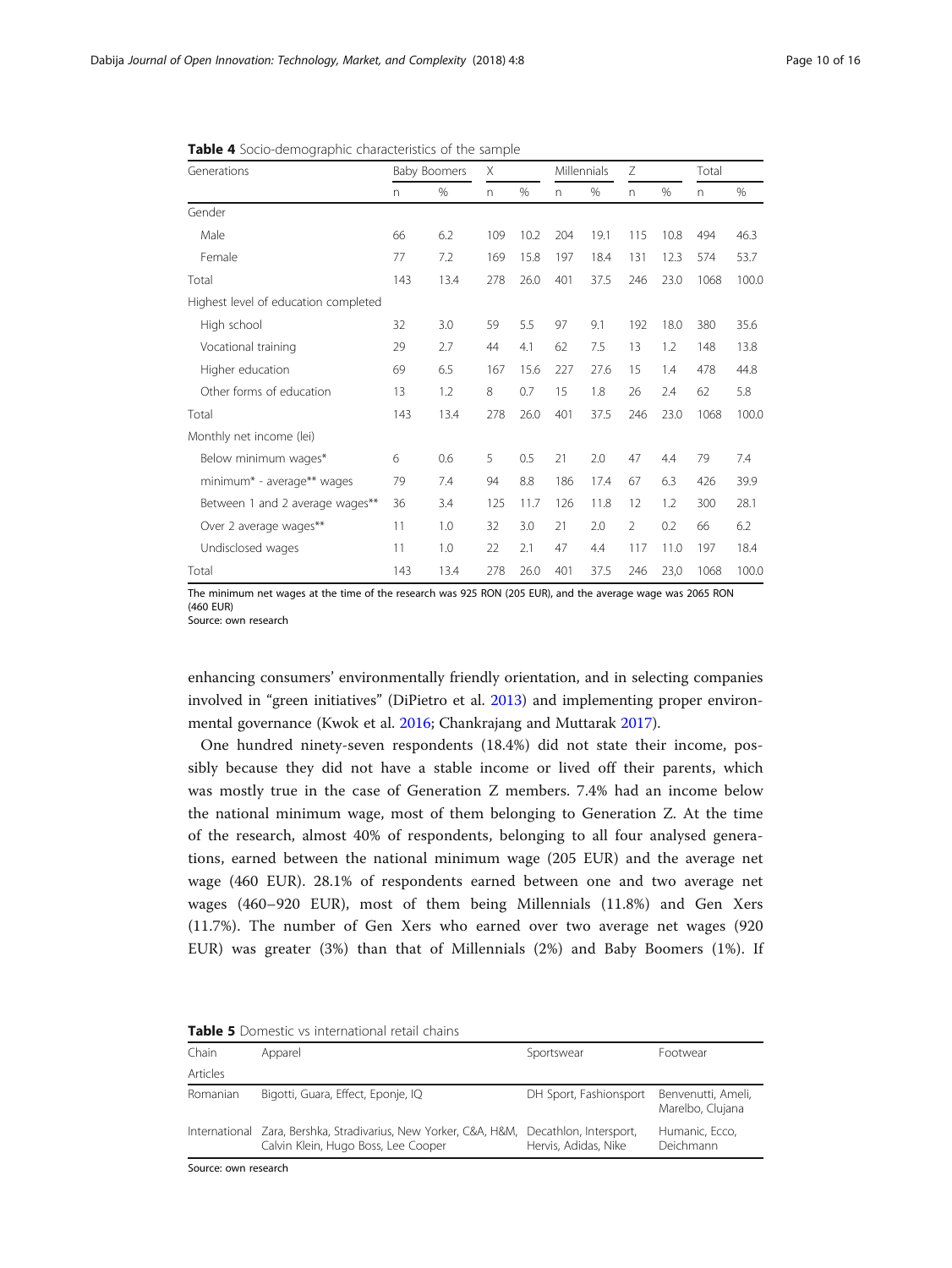one looks at the net average income of Millennials, most of them had an income lower than that of Gen Xers and Baby Boomers, respectively (Table [4\)](#page-9-0).

# Results and discussion

The analysis of the model in Fig. [1](#page-6-0) using structural equations (AMOS) reveals that the preference for clothing stores where customers will re-buy, revisit or recommend depends on the extent to which these retailers conduct environmental protection activities and consistently pursue a "green" strategy (0.524\*\*\*\*). Consumers tend to revisit and repurchase from retailers which market clothing made of "green" and/or organic materials. They exhibited a positive inclination to recommend such retailers to friends and acquaintances (Table [3\)](#page-8-0). The more environmental protection and best practice actions implemented, the greater the likelihood of the store or retail chain being revisited by, and gaining the loyalty of people. The adoption by companies of a strategic environmental protection orientation by observing laws, standards and regulations to ensure a less polluted environment for future generations exerts a highly intensive and significant influence on consumer loyalty, regardless of generation. The strength of this relationship derives from the fact that clothing retailers often adopt "green" practices both in domestic markets, where they have factories or production units, and in outlet markets, so as to capture consumers' attention, draw them to the store and gain their loyalty.

The lower intensity and reduced significance of the relationship between a retailer's actual responsibility towards the environment and the consumer's preference for a retail store and willingness to revisit or recommend a green-oriented retail store (0.161\*\*) may be accounted for by the fact that, despite retailers' stated environmental protection objectives within their general strategies, their actions and activities to preserve resources and protect the environment, at least in the emerging market under analysis, were very few, or were unfamiliar to respondents. It is true that the scandals surrounding some clothing retailers over excessive environmental pollution in the Asian countries where they have production units were sparsely covered by the media. It has only been during the last 10 to 15 years that the emerging market analysed was approached more intensely by clothing retailers, which means that respondents had not had sufficiently rich experience of the retail brands. At the same time, it has been noted that consumers in emerging markets develop a "benchmark" (own standard) for good practice against which to perceive and compare the actions of a new retailer over a longer period of time (Dabija et al. [2014\)](#page-13-0).

According to the opinion of the members of all generations, environmental protection strategies implemented by clothing retailers has a decisive role in consumers' preferring, revisiting and recommending green-oriented apparel stores to other people. However, the general perception of the analysed retailers' environmental responsibility reveals a much lower and even insignificant influence on the investigated phenomenon (Table [3](#page-8-0)). The greatest concern for retailers' green strategy was exhibited by the young generations,  $Z(0.690****)$  and Millennials  $(0.669***).$  These generations are the most informed, as they spend much time online on various portable devices accessing information and constantly looking for new things (Young [2015](#page-15-0); Dabija and Grant [2016](#page-13-0); Dabija et al. [2017\)](#page-13-0). They are also more actively involved in cultural activities and social events than the previous generations, and prefer companies with good environmental protection strategies (Harwood [2002](#page-14-0); Heaney [2007\)](#page-14-0), which implement socially responsible policies (Furlow [2011](#page-13-0)). Therefore, the existence of environmental responsibility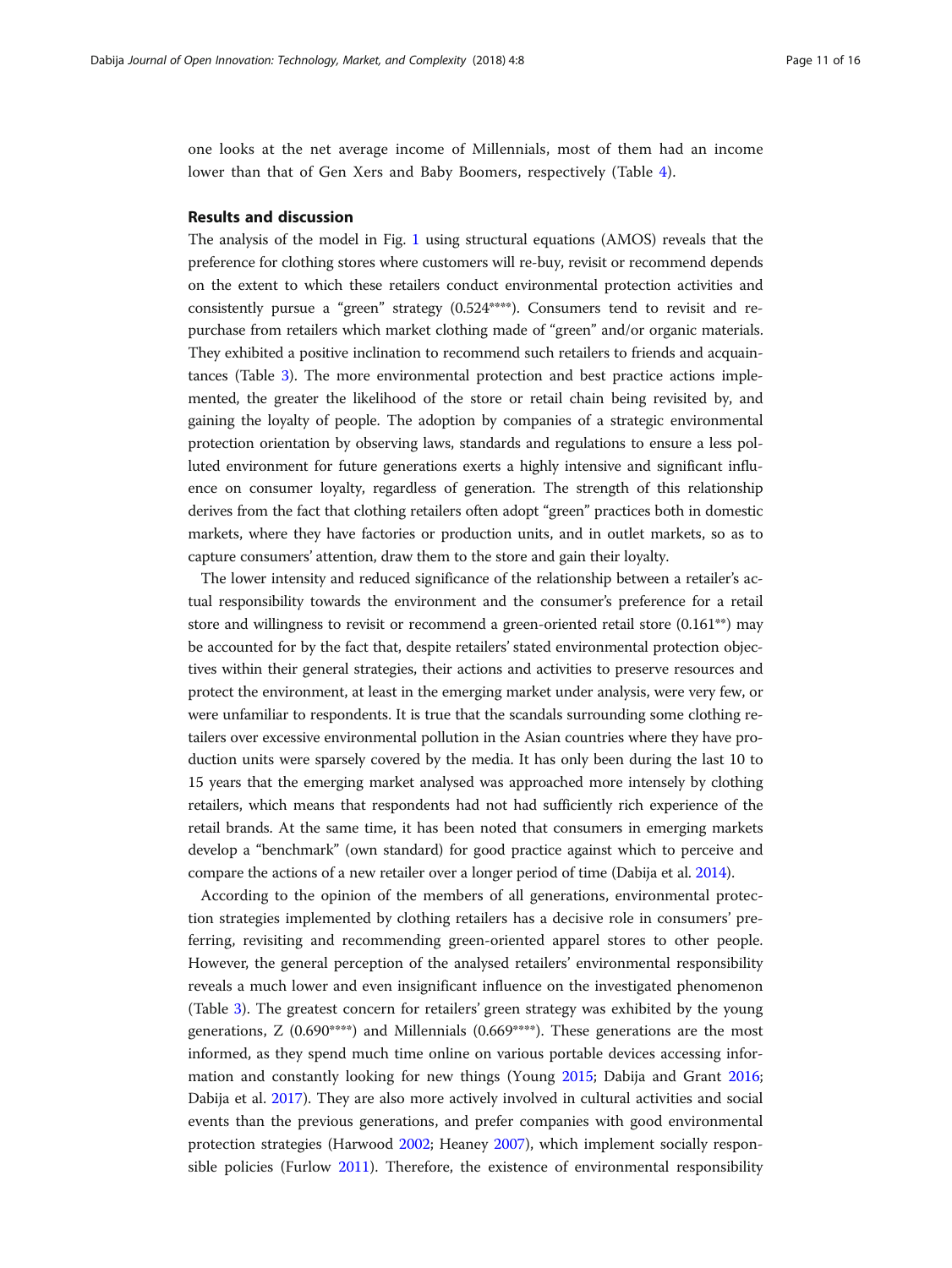demonstrated by actions and activities directed at protecting the environment plays an important role, but is less significant in developing loyal behaviour in Generation Z (0.157\*\*) and Millennials (0.148\*\*) towards the green-oriented stores.

For the active and mature Gen Xers, the retailer's implementation of a proper environmental protection strategy provides a good reason to select, recommend and revisit the store. However, such a strategy seems to be less relevant to them than to their successors (Millennials and Generation Z), albeit highly significant (0.527\*\*\*\*). The extent to which clothing retailers implement environmental protection actions is not significant  $(0,161^{n.s.})$ , probably because, as in the case of the other generations, environmental protection is generally a topic of little importance, Gen Xers being more pragmatic and concerned with family, education and friends (Euromonitor [2009](#page-13-0)). They spend less time online, which means they are quite sceptical about new things, and do not allow themselves to be easily influenced (Glass [2007;](#page-14-0) Hernaus and Pološki-Vokic [2014\)](#page-14-0).

Baby Boomers are also concerned about whether the analysed retailers have a strategy for protecting the environment (0.537\*\*\*\*). This is probably due to their desire to leave the legacy of a "greener" environment, as "clean" as possible and less polluted. However, they do not notice, or are not interested in the concrete actions  $(0.095^{n.s.})$  of apparel retailers putting into practice strategies and consistently pursuing proper environmental governance within their own activities (Table [3\)](#page-8-0).

# Conclusions

The present research emphasizes significant differences across consumer generations with respect to their perception of clothing retailers' general environmental protection strategies and actions taken for their implementation. In fact, the strengthening of general business strategies for environmental governance, and the implementation of concrete measures to preserve the environment led to a preference for, and loyalty towards green-oriented apparel retail stores. Young consumers (Generation Z and Millennials) were the target segments which developed the strongest loyalty towards green-oriented apparel retail stores when confronted with environmental protection actions implemented by such retailers. Gen Xers, who had experienced different living conditions to Millennials or Generation Z members were also green-oriented, and developed loyalty towards retail stores that focused on environmental governance, but to a lesser extent. Baby Boomers, represented mostly by people who were retired or about to retire, developed loyalty towards green-oriented apparel stores based on the extent to which they understood and/or were able to assess the environmental protection strategies implemented by such stores. Baby Boomers were less sensitive to the environmentally responsible actions of green-oriented retailers, because for them, green aspects and environmental protection was probably never of great concern.

The results of the study show that younger consumer generations in an emerging market such as Romania are equally sensitive to the environmental protection strategies and actions implemented by apparel retailers as their western counterparts (Royne et al. [2011](#page-15-0)), and display greater loyalty towards retailers who rely on proper environmental governance. When older consumers like Gen Xers or Baby Boomers were analysed regarding the antecedents of their loyalty towards green-oriented retailers, environmental governance tended to be less important for them. This could be because they are often influenced by advertising (Cheben [2014](#page-13-0)) to evaluate superficial environmental issues (Young [2015](#page-15-0); Euromonitor [2015a\)](#page-13-0). As western literature shows, these consumers tend to be concerned about global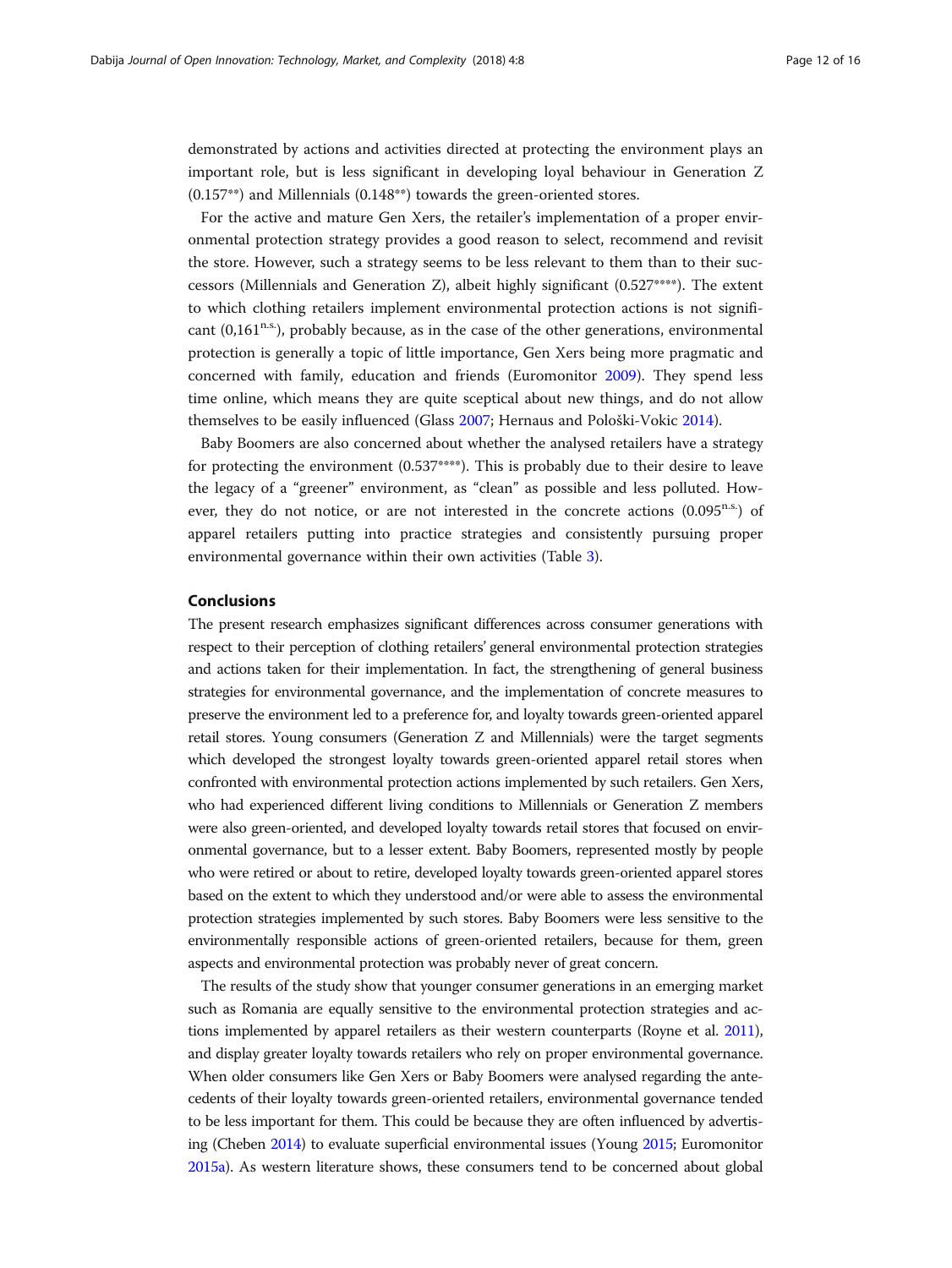<span id="page-12-0"></span>warming, but do not necessarily make any correlation between this global issue and retailers' environmental governance, or the importance of implementing a green strategy. Baby Boomers adopted loyal behaviour, preferring, revisiting and recommending greenoriented clothing retailers based more on their general environmental protection strategies, and less on specific actions.

The research shows that, especially in an emerging market like Romania, clothing retailers' environmental protection strategy is a highly important factor in shaping the loyal behaviour of consumer generations. Romanians pay great attention and attach a high significance to sustainable apparel retailers who rely on proper environmental governance. Further research could highlight the extent to which cross-generational personal values may also lead to the fostering of a strong retailing brand image, promoting satisfaction and loyalty. A comparative perspective between food and non-food retailing, as well as between different non-food retail formats might also highlight specific aspects and preferences, which could encourage loyal behaviour.

From a theoretical perspective, the paper contributes to the extension of the literature on emerging markets and environmental strategies in retailing, as well as to that on generational theory, highlighting a proper understanding of the measures through which retail brands may act towards consumers and position themselves based on environmental governance. From a managerial perspective, the paper might help retailers in understanding the discrepancies between younger consumer generations in an emerging market whose behaviour is similar to their western counterparts, and older consumer generations, who could be characterized as being less concerned about "modern" issues such as environmental responsibility.

#### Acknowledgements

The author would like to thank to Associate Prof. Raluca Babut, PhD, member of the research grant CNCS – UEFISCDI, project number PN-II-RU-TE-2014-4-0312 who contributed with her experience and knowledge and gave some critical views regarding the manuscript and the structure of the article. The author also thanks Liz Hollis from UK for making the proof read of the article. The author also thanks to the volunteers who administered the questionnaire and helped collecting the data.

## Funding

"This work was supported by a grant of the Romanian National Authority for Scientific Research and Innovation, CNCS – UEFISCDI, project number PN-II-RU-TE-2014-4-0312". The author of the article is the principal investigator of the project financed by CNCS – UEFISCDI. The author designed this article, collected the data, made the analysis and the interpretation of data and wrote the manuscript.

#### Availability of data and materials

The data was collected by face to face interviews during 2016. The collection of data was supported by a research grant of the Romanian National Authority for Scientific Research and Innovation, CNCS – UEFISCDI, project number PN-II-RU-TE-2014-4-0312″. The author of this article was was principal investigator (project leader) of the project.

#### Author's contributions

The author of the paper has the entire contribution to the paper. The author read and approved the final manuscript and for multiple authors.

#### Competing interests

The authors declare that they have no competing interests.

### Publisher's Note

Springer Nature remains neutral with regard to jurisdictional claims in published maps and institutional affiliations.

# Received: 18 February 2018 Accepted: 8 March 2018 Published online: 16 March 2018

#### References

Aaker, D. (1996). Measuring brand equity across products and markets. California Management Review, 3(3), 102–120. Alexandrov, A., Lilly, B., & Babakus, E. (2013). The effects of social- and self-motives on the intentions to share positive and negative word of mouth. Journal of the Academy of Marketing Science, 41(5), 531-546.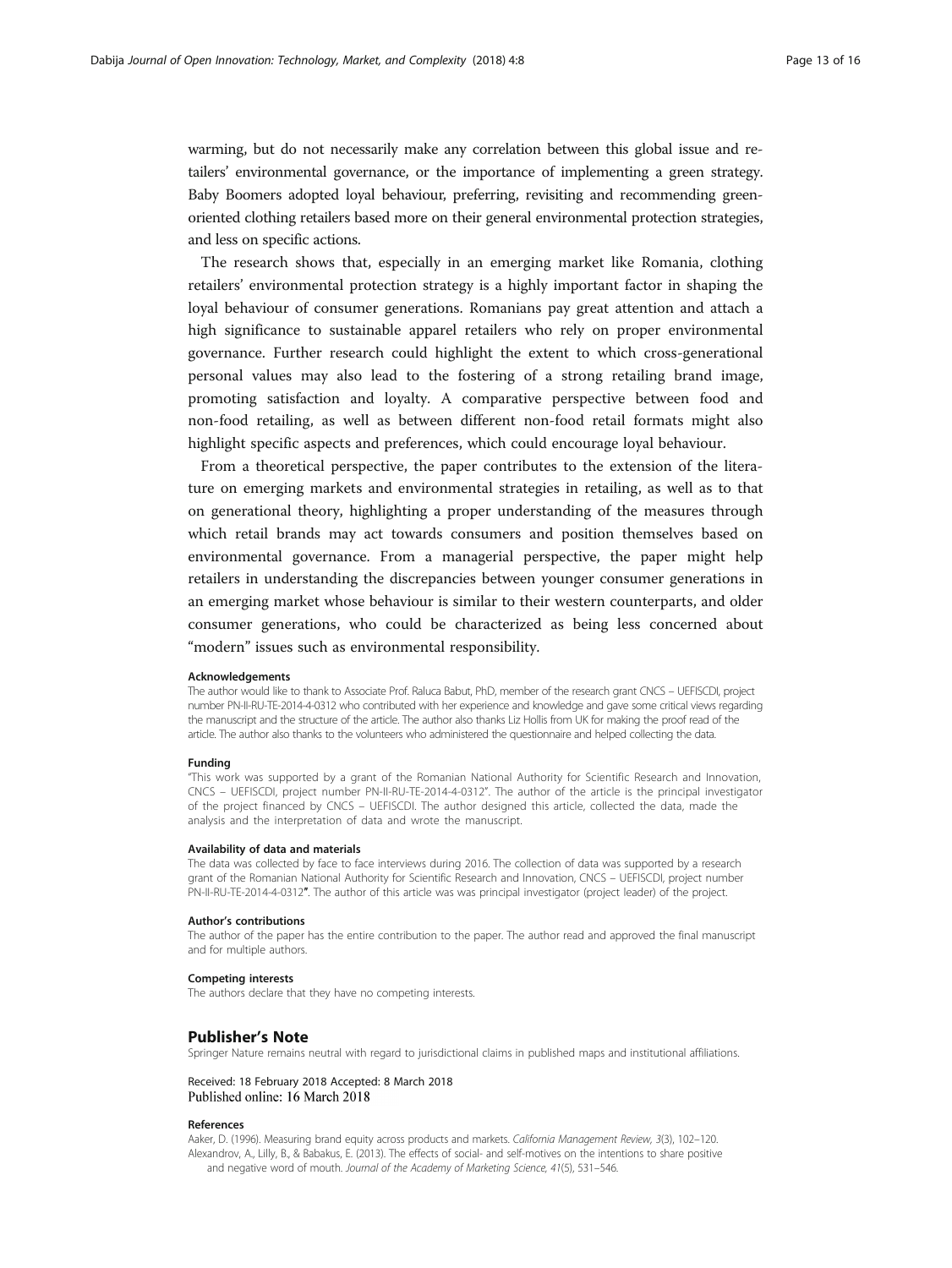<span id="page-13-0"></span>Bandura, A. (2007). Impeding ecological sustainability through selective moral disengagement. International Journal of Innovation and Sustainable Development, 2(1), 8–35.

Barber, N., Taylor, D. C., & Strick, S. (2010). Selective marketing to environmentally concerned wine consumers: A case for location, gender and age. Journal of Consumer Marketing, 27(1), 64–75.

Bearden, W. O., Bruce, M., & Nevins, J. L. (2006). A measure of long-term orientation: Development and validation. Journal of the Academy of Marketing Science, 34(3), 456–467.

Binninger, A. S. (2008). Exploring the relationships between retail brand and consumers store loyalty. International Journal of Retail and Distribution Management, 36(2), 94–110.

C&A Bio Cotton (2016). Bio cotton – Taking organic mainstream. [https://www.c-and-a.com/ro/ro/corporate/company/](https://www.c-and-a.com/ro/ro/corporate/company/sustenabilitate/bio-cotton/) [sustenabilitate/bio-cotton/](https://www.c-and-a.com/ro/ro/corporate/company/sustenabilitate/bio-cotton/). Accessed 12 Mar 2018.

Caro, F., & Martínez-de-Albéniz, V. (2014). How fast fashion works: Can it work for you, too? IESE Insight Review, 21, 58–65. Chankrajang, T., & Muttarak, R. (2017). Green returns to education: Does schooling contribute to pro-environmental Behaviours? Evidence from Thailand. Ecological Economics, 131, 434–448.

Cheben, J. (2014). Effectiveness of TV advertising when targeting generations Y and X. In V. Kubickova & D. Brevenikova (Eds.), 5<sup>th</sup> international scientific conference on trade, international business and tourism: Application of knowledge in process of business Dynamization in Central Europe (pp. 178–186). Mojmirovce: Eknom.

Chen, T. B., & Chai, L. T. (2010). Attitude towards the environment and green products: Consumers' perspective. Management Science and Engineering, 4(2), 27–39.

Cheung, L., Harker, D., & Harker, M. (2008). The state of the art of advertising from the consumers' perspective: A generational approach. The Marketing Review, 8(2), 125–146.

Churchill, G. A. (1991). Marketing research: Methodological foundation (5th ed.). Fort Worth: The Dryden Press. Codrington, G. (2008). Detailed introduction ro generational theory. Tomorrow today (pp. 1–16).

Collins, E., & Kearins, K. (2010). Delivering on Sustainability's global and local orientation. Academy of Management Learning & Education, 9, 499–506.

Conscious (2015). H&M conscious foundation. [https://sustainability.hm.com/content/dam/hm/about/documents/](https://sustainability.hm.com/content/dam/hm/about/documents/masterlanguage/CSR/2015%20Sustainability%20report/HM_SustainabilityReport_2015_final_com_5.pdf) [masterlanguage/CSR/2015%20Sustainability%20report/HM\\_SustainabilityReport\\_2015\\_final\\_com\\_5.pdf](https://sustainability.hm.com/content/dam/hm/about/documents/masterlanguage/CSR/2015%20Sustainability%20report/HM_SustainabilityReport_2015_final_com_5.pdf). Accessed 19 June 2015.

Dabija, D. C., & Abrudan, I. N. (2015). Retailing in Romania: From statist to nearly capitalist. European Retail Research, 27(2), 55-92. Dabija, D. C., & Băbuţ, R. (2012). Building loyalty in retailing through in-store-management and communication. In C.

- Brătianu, G. Brătucu, D. Lixăndroiu, N. A. Pop, & S. Văduva (Eds.), Proceedings of the 7th international conference on business excellence. 12–13 October 2012, volume I (pp. 166–172). Braşov: Transylvania University Publishing House.
- Dabija, D. C., & Băbuț, R. (2013). An approach to sustainable development from Tourist's perspective. Empirical evidence in Romania. Amfiteatru Economic, 15(Special Issue 7), 617–633.

Dabija, D. C., & Băbut, R. (2014). Enhancing Consumers' satisfaction and loyalty of retailers in Romania through store ambiance and communication. Procedia Economics and Finance, 15, 371–382.

Dabija, D. C., Băbuţ, R., Dinu, V., & Lugojan, M. (2017). Cross-generational analysis of information search based on social Media in Romania. Transformations in Business & Economics, 16(41), 248–270.

Dabija, D. C., & Grant, D. (2016). Investigating shopping experience and fulfillment in Omnichannel retailing: A proposed comparative study in Romanian and UK of generation Y consumers. In D. Menachof (Ed.), Doing the right things. Ethical issues in logistics and supply chair. Abstracts of the 21st annual logistics research network conference. Corby: Northamptonshire: The Logistics Institute.

Dabija, D. C., & Pop, C. M. (2013). Green marketing – Factor of competitiveness in retailing. Environmental Engineering and Management Journal, 12(2), 393–400.

Dabija, D. C., Pop, N. A., & Szentesi, S. (2014). A customer-oriented perspective on retail brand equity in the fashion industry. Industria Textilă, 65(1), 37–46.

del Rio, B., Vasquez, R., & Iglesias, V. (2001). The effects of brand associations on consumer response. Journal of Consumer Marketing, 18(5), 410–425.

Dhurup, M., Mafini, C., & Mathaba, R. L. (2013). Store image factors influencing store choice among sportswear consumers: Baseline findings from South Africa. Mediterranean Journal of Social Science, 4(14), 359–370.

DiPietro, R. B., Gregory, S., & Jackson, A. (2013). Going green in quick-service restaurants: Customer perceptions and intentions. International Journal of Contemporary Hospitality Tourism Administration, 14, 139–156.

Eastman, J. K., Iyer, R., Liao-Troth, S., Williams, D. F., & Griffin, M. (2014). The role of involvement on millennials' mobile technology behaviors: The moderating impact of status consumption, innovation, and opinion leadership. Journal of Marketing Theory and Practice, 22(4), 455–470.

Euromonitor (2009), The World's gen Xers: Latchkey kids (29–44s) come into their own. [http://www.euromonitor.com/](http://www.euromonitor.com/the-worlds-gen-xers-latchkey-kids-29-44s-come-into-their-own/report) [the-worlds-gen-xers-latchkey-kids-29-44s-come-into-their-own/report](http://www.euromonitor.com/the-worlds-gen-xers-latchkey-kids-29-44s-come-into-their-own/report). Accessed 7 June 2016.

Euromonitor (2015a). Eco worriers: Global green behaviour and market impact. [www.euromonitor.com/eco-worriers](http://www.euromonitor.com/eco-worriers-global-green-behaviour-and-market-impact/report)[global-green-behaviour-and-market-impact/report.](http://www.euromonitor.com/eco-worriers-global-green-behaviour-and-market-impact/report) Accessed 5 May 2016.

Euromonitor (2015b). Millennials impact of their behaviour on global consumer markets. [www.euromonitor.com/](http://www.euromonitor.com/millennials-impact-of-their-behaviour-on-global-consumer-markets/report) [millennials-impact-of-their-behaviour-on-global-consumer-markets/report](http://www.euromonitor.com/millennials-impact-of-their-behaviour-on-global-consumer-markets/report). Accessed 6 June 2016.

Eyerman, R., & Turner, B. S. (1998). Outline of a theory of generations. European Journal of Social Theory, 1(1), 91–106. Feng, F. D. (2010). "Green" company or "green" consumers: A Kantian retrospective. International Journal of Social

Economics, 37(10), 779–783. Forza, C., & Filippini, R. (1998). TQM impact on quality conformance and customer satisfaction: A causal model. International Journal of Production Economics, 55, 1–20.

Fraj, E., Martinez, E., & Matute, J. (2011). Green marketing strategy and the Firm's performance: The moderating role of environmental culture. Journal of Strategic Marketing, 19, 339–355.

Furlow, N. E. (2011). Find us on Facebook: How cause marketing has embraced social media. Journal of Marketing Development and Competitiveness, 5(6), 61–64.

GFN (2016). Earth overshoot day 2016. [https://www.overshootday.org/newsroom/past-earth-overshoot-days/.](https://www.overshootday.org/newsroom/past-earth-overshoot-days/) Accessed 10 Aug 2016.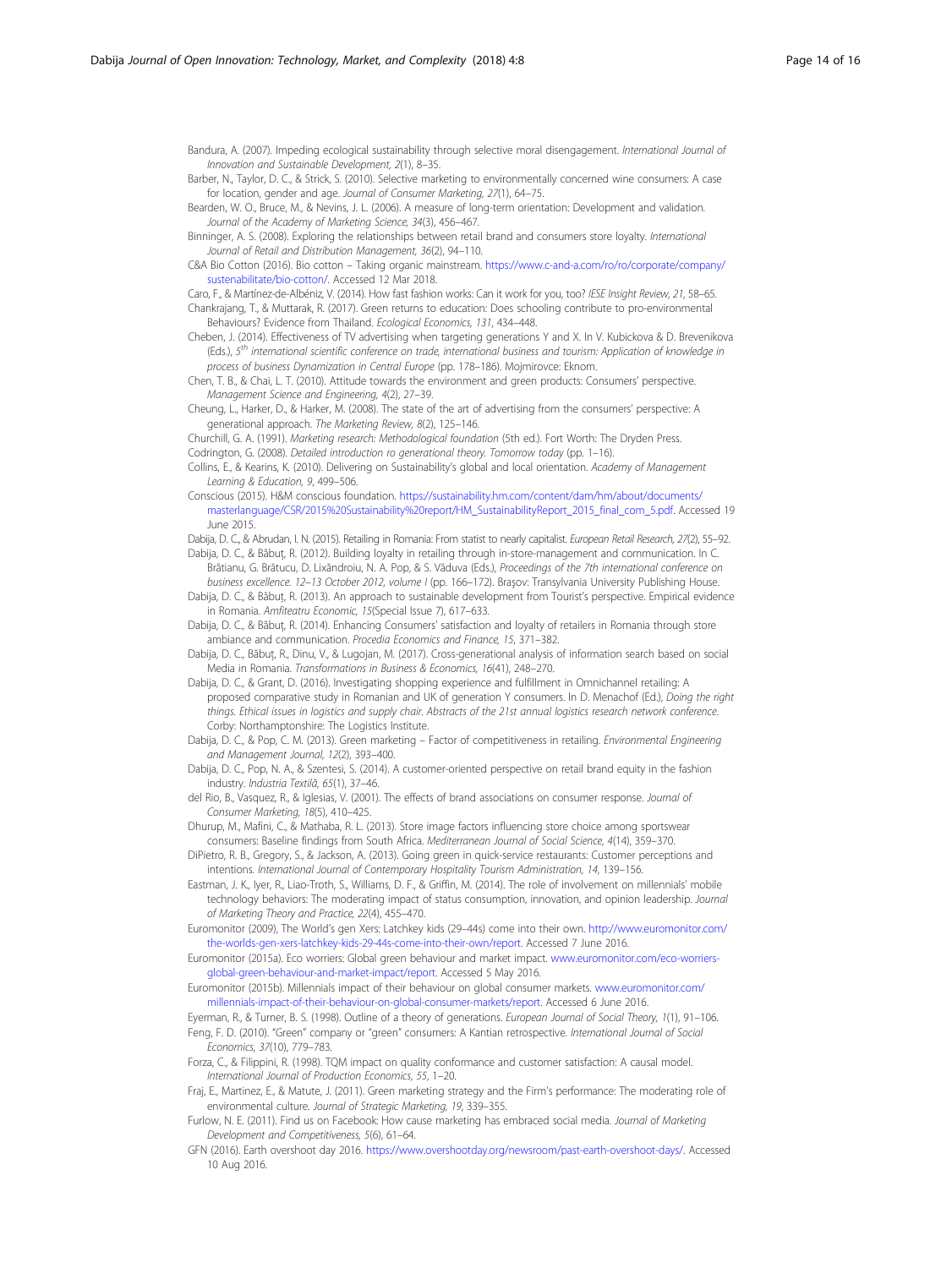<span id="page-14-0"></span>Glass, A. (2007). Understanding generational differences for competitive success. Industrial and Commercial Training, 39(2), 98–103.

Grappi, S., Romani, S., & Bagozzi, R. P. (2013). The effects of company offshoring strategies on consumer responses. Journal of the Academy of Marketing Science, 41, 683–704.

Griese, K. M., & Seyfert, W. (2015). Nachhaltigkeits-Controlling bei Puma SE. In W. Pepels (Ed.), Fallstudien zum Marketing (pp. 277–290). Herne: Kiel Verlag.

Gurău, C. (2012). A life-stage analysis of consumer loyalty profile: Comparing generation X and millennial consumers. Journal of Consumer Marketing, 29(2), 103–113.

H&M Sustainability (2016). H&M Reduce, reuse, recycle. [https://about.hm.com/en/sustainability/get-involved/recycle](https://about.hm.com/en/sustainability/get-involved/recycle-your-clothes.html)[your-clothes.html](https://about.hm.com/en/sustainability/get-involved/recycle-your-clothes.html). Accessed 8 Aug 2016.

Harwood, M. (2002). Talking to the generations: How to market to different age groups. Community Banker, 11(7), 28-33. Heaney, J. G. (2007). Generations X and Y's internet banking usage in Australia. Journal of Financial Services Marketing 11(3), 196–210.

Hernaus, T., & Pološki-Vokic, N. (2014). Work Design for Different Generational Cohorts. Journal of Organizational Change Management, 27(4), 615–641.

Homburg, C., & Faßnacht, M. (2001). Kundennähe, Kundenzufriedenheit und Kundenbindung bei Dienstleistungsunternehmen. In M. Bruhn & H. Meffert (Eds.), Handbuch Dienstleistungsmanagement. Von der strategischen

Konzeption zur praktischen Umsetzung (pp. 441–463). Wiesbaden: Gabler. Hubacek, K., Guan, D., & Barua, A. (2007). Changing lifestyles and consumption patterns in developing countries: A

scenario analysis for China and India. Futures, 39(9), 1084–1096.

Joshi, Y., & Rahman, Z. (2015). Factors affecting green purchase behaviour and future research directions. International Strategic Management Review, 3, 128–143.

Joy, A., Sherry Jr., J. F., Venkatesh, A., Wang, J., & Chan, R. (2012). Fast fashion, sustainability, and the ethical appeal of luxury brands. Fashion Theory, 16(3), 273–296.

Ju, T. L., Lin, B., Lin, C., & Kuo, H. J. (2006). TQM critical factors and KM value chain activities. Total Quality Management, 17(3), 373–393.

Karna, J., Hansen, E., & Juslin, H. (2003). Social responsibility in environmental marketing planning. European Journal of Marketing, 37, 848–871.

Kawalek, E. (2015). Why H&M Destroys Unsold Clothes. [http://www.slate.com/blogs/xx\\_factor/2010/01/07/why\\_hm\\_](http://www.slate.com/blogs/xx_factor/2010/01/07/why_hm_destroys_unsold_clothes.html) [destroys\\_unsold\\_clothes.html](http://www.slate.com/blogs/xx_factor/2010/01/07/why_hm_destroys_unsold_clothes.html). Accessed 20 Aug 2015.

Khare, A. (2012). Influence of culture on Indian consumers' preference to shop at small retail stores. Journal of Global Marketing, 25(2), 100–111.

Koo, W., & Kim, Y. K. (2013). Impacts of store environmental cues on store love and loyalty: Single-brand apparel retailers. Journal of International Consumer Marketing, 25(2), 94–106.

Kwok, L., Huang, Y. K., & Hu, L. (2016). Green attributes of restaurants: What really matters to consumers? International Journal of Hospitality Management, 55, 107–117.

Lacy, P., Cooper, T., Hayward, R. & Neuberger, L. (2010). A new era of sustainability. UN global compact-Accenture CEO study. [https://www.unglobalcompact.org/docs/news\\_events/8.1/UNGC\\_Accenture\\_CEO\\_Study\\_2010.pdf.](https://www.unglobalcompact.org/docs/news_events/8.1/UNGC_Accenture_CEO_Study_2010.pdf) Accessed 26 July 2016.

Lai, K., Cheng, T. C. E., & Tang, A. K. Y. (2010). Green retailing and its success factors. California Management Review, 52(2), 6–31.

Lam, S., Ahearne, M., Mullins, R., Hayati, B., & Schillewaert, N. (2013). Exploring the dynamics of Antecendents to consumer-brand identification with a new brand. Journal of the Academy of Marketing Science, 41(2), 234–252.

Laroche, M., Bergeron, J., & Barbaro-Forleo, G. (2001). Targeting consumers who are willing to pay more for environmentally friendly products. Journal of Consumer Marketing, 18(6), 503–520.

Lassar, W., Mittal, B., & Sharma, A. (1995). Measuring customer – Based brand equity. Journal of Consumer Marketing, 12(4), 11–19.

Lastovicka, J. L., Bettencourt, L. A., Hughner, R. S., & Kuntze, R. J. (1999). Lifestyle of the tight and frugal: Theory and measurement. Journal of Consumer Research, 26, 85–98.

Levis (2016). Denim Recycled. [http://www.levistrauss.com/unzipped-blog/tag/recycled-denim/.](http://www.levistrauss.com/unzipped-blog/tag/recycled-denim/) Accessed 8 Aug 2016. Li, J., Hartman, S. J., & Zee, S. M. L. (2009). A study of green movement perceptions and Behavioural intentions.

International Journal of Sustainable Economy, 1(2), 133–143.

Lim, W. M., Yong, J. L. S., & Suryadi, K. (2014). Consumers' perceived value and willingness to purchase organic food. Journal of Global Marketing, 27(5), 287–300.

Loroz, P. S., & Helgeson, J. G. (2013). Boomers and their babies: An exploratory study comparing psychological profiles and advertising appeal effectiveness across two generations. Journal of Marketing Theory and Practice, 21(3), 289–306.

Luo, W., & Chung, Q. B. (2015). Retailer reputation and online pricing strategy. Journal of Computer Information Systems, 50(4), 50–56. Martin, C. A., & Tulgan, B. (2001). Managing Generation Y. Amherst: Amherst HRD.

Martin, D., & Schouten, J. (2012). Sustainable marketing. Boston: Prentice Hall.

Martos-Partal, M., & Gonzales-Benito, O. (2009). The effects of store brand loyalty on store loyalty: Evidence from the Spanish market. The International Review of Retail, Distribution and Consumer Research, 19(3), 273–288.

Nasir, V. A., & Karakaya, F. (2014). Underlying motivations of organic food purchase intentions. Agribusiness, 30(3), 290–308. Nielsen (2011). Sustainable Efforts & Environmental Concerns Around the World. The Nielsen Company. [http://www.](http://www.nielsen.com/us/en/insights/reports/2011/sustainable-efforts-environmental-concerns.html)

[nielsen.com/us/en/insights/reports/2011/sustainable-efforts-environmental-concerns.html.](http://www.nielsen.com/us/en/insights/reports/2011/sustainable-efforts-environmental-concerns.html) Accessed 7 June 2016. Nielsen (2014). Doing well by doing good. The Nielsen Company. [http://www.nielsen.com/us/en/insights/reports/2014/](http://www.nielsen.com/us/en/insights/reports/2014/doing-well-by-doing-good.html) [doing-well-by-doing-good.html.](http://www.nielsen.com/us/en/insights/reports/2014/doing-well-by-doing-good.html) Accessed 7 June 2016.

Niinimäki, K. (2011). From disposable to sustainable. The complex interplay between design and consumption of textiles and clothing. Doctoral dissertation. Helsinki: Aalto University.

Niinimäki, K., & Hassi, L. (2011). Emerging design strategies in sustainable production and consumption of textiles and clothing. Journal of Cleaner Production, 19(16), 1876–1883.

North Face (2016). Recycle, reward, renew. Retrieved August 8, 2016, from [https://www.thenorthface.com/about-us/](https://www.thenorthface.com/about-us/responsibility/product/clothes-the-loop.html) [responsibility/product/clothes-the-loop.html](https://www.thenorthface.com/about-us/responsibility/product/clothes-the-loop.html).